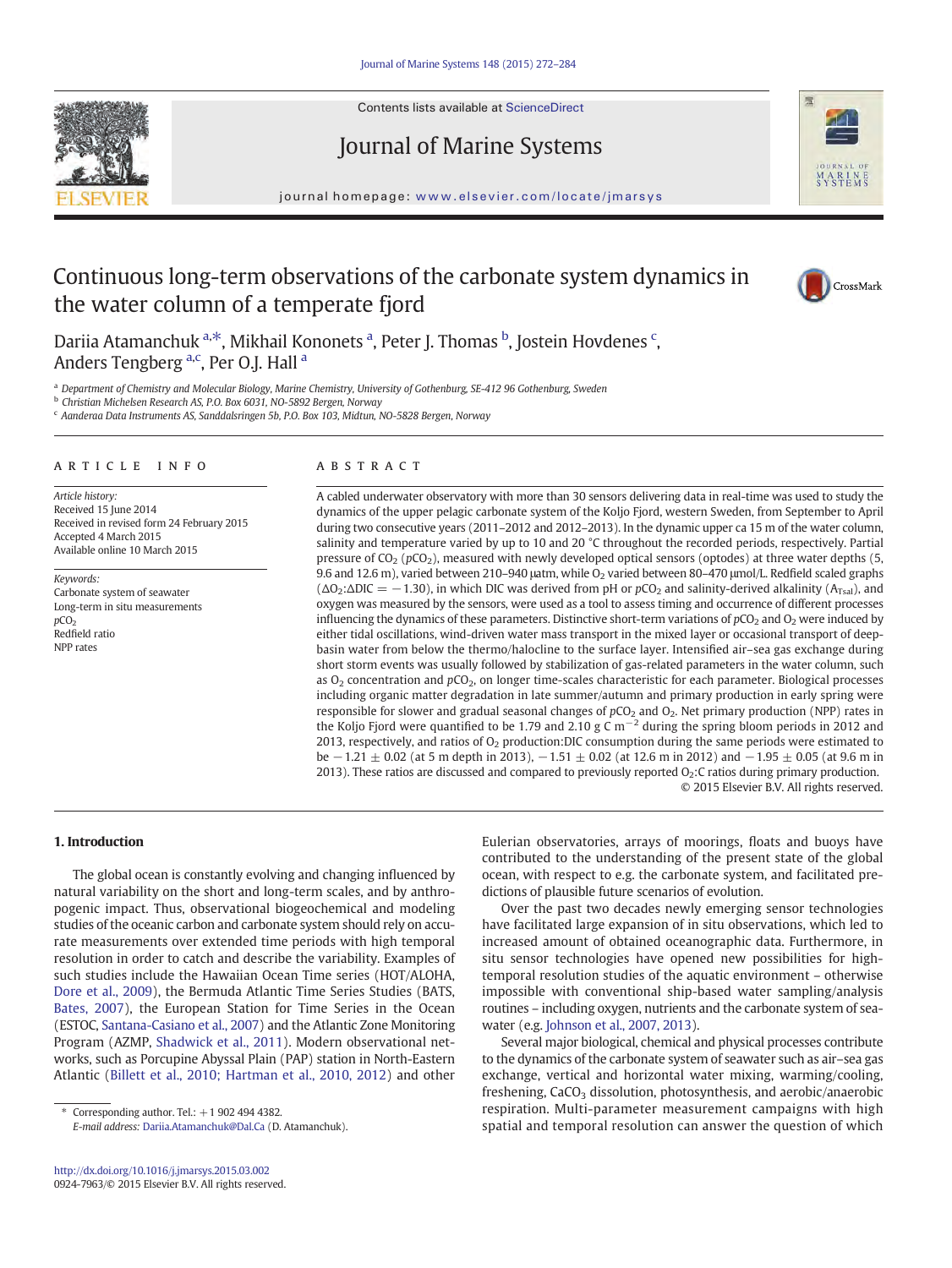of the processes dominate during a chosen period (e.g. [DeGrandpre](#page-11-0) [et al., 1997, 1998; Bozec et al., 2006; Zhai et al., 2009](#page-11-0)), and can provide an efficient approach for studying  $CO<sub>2</sub>$  cycling (e.g. [DeGrandpre et al.,](#page-11-0) [1995; Körtzinger et al., 2008a,b; Fiedler et al., 2013](#page-11-0)).

Complete observation of the seawater carbonate system can be achieved by measuring two out of four parameters (dissolved inorganic carbon (DIC), alkalinity ( $A_T$ ), pH and  $pCO_2$ ), and the unmeasured parameters can be calculated from the measured ones [\(Millero, 2007](#page-11-0)). Direct autonomous in situ measurements of DIC and  $A_T$  have been made in a few cases ([Byrne et al., 2000, 2002; Wang et al., 2007](#page-11-0)), while measurements of  $pCO<sub>2</sub>$  and/or pH are more common. Thus, DIC required for C-budget calculations is often derived from the measured  $pCO<sub>2</sub>$  or pH time-series. In situ  $pCO<sub>2</sub>$  observations have been carried out using various technologies based upon measurements of NDIR spectroscopy [\(Saderne et al., 2013\)](#page-12-0), colorimetry ([DeGrandpre et al., 1995](#page-11-0)) and ion-selective field-effect transistors (ISFET) ([Shitashima et al.,](#page-12-0) [2002\)](#page-12-0). Continuous  $pCO<sub>2</sub>$  time-series have been successfully recorded with submersible instruments and used for the estimation of air–sea  $CO<sub>2</sub>$  fluxes and biologically induced changes ([Friederich et al., 1995;](#page-11-0) [Hood et al., 1999; Alvarez et al., 2002; Gago et al., 2003; Carrillo et al.,](#page-11-0) [2004; Kuss et al., 2006; Körtzinger et al., 2008a,b\)](#page-11-0). [Körtzinger et al.](#page-11-0)  $(2008a,b)$  used observed  $pCO<sub>2</sub>$  and salinity-derived measurements of climatological total alkalinity in the calculation of DIC. Although the use of climatology to estimate  $A_T$  is justified for the open ocean and deep-water conditions, similar approach might also be applied for the coastal systems, like the one chosen in the present study. River runoff, melting of ice, generally higher variations in nutrient concentrations and contribution from calcareous species may alter alkalinity–salinity dependency throughout the year and bring uncertainty into derived alkalinity values. A significant contribution of organic alkalinity (OA) into  $A_T$  during productive season is another important factor that should also be considered and addressed ([Muller and Bleie, 2008; Kuli](#page-11-0)ński et al., 2014).

The concept of specific ratios between elements involved in oceanic biogeochemical processes was first described by Redfi[eld \(1934\)](#page-12-0). It was postulated that on average, production or respiration of organic matter in the sea involves changes of oxygen and carbon in the molar ratio of 138:106 (1.30). However, further revisions ([Anderson and Sarmiento,](#page-11-0) [1994\)](#page-11-0) suggested that the ratio should be adjusted to 170:117 (1.45) based on experimental data. By observing the Redfield  $O<sub>2</sub>$ : C ratio over a productive season, the stoichiometry of primary production/respiration expressed by Redfi[eld \(1934\)](#page-12-0), Redfi[eld et al. \(1963\)](#page-12-0) and [Anderson and](#page-11-0) [Sarmiento \(1994\)](#page-11-0) can be confirmed or modified ([Körtzinger et al.,](#page-11-0) [2008a; Johnson, 2010](#page-11-0)).

In this paper we report on the dynamics and biogeochemical aspects of the dissolved carbonate system in the Koljo Fjord, western Sweden, and focus on high temporal resolution time-series of in situ  $pCO<sub>2</sub>$  (and derived DIC) and oxygen, recorded during the period of September 2011–April 2013. Newly developed fluorescence lifetime based  $pCO<sub>2</sub>$ sensors ([Atamanchuk et al., 2014\)](#page-11-0) were used for the first time for successful long-term deployments. To our best knowledge it is also the first time such long-term continuous measurements are made in a Scandinavian fjord system. The study showed that with the collected dataset it was possible to find the relationship between DIC and oxygen and establish how various processes influence the concentrations of these parameters. Furthermore, the Redfield model was used as a framework to interpret seasonal variations of the ratio. The measurements of oxygen at multiple levels during the spring bloom period of two consecutive years enabled calculations of net primary production and verifying the obtained data through comparison with earlier values for the area.

# 2. Instrumentation and methodology

# 2.1. Study area, the Koljo Fjord

The Koljo Fjord is part of the so called Orust fjord system around the islands of Orust and Tjorn on the Swedish west coast ([Fig. 1](#page-2-0)a).

The Koljo and Havsten fjord chain embraces the north end of Orust. The Koljo Fjord is connected to the Skagerrak through a small and shallow opening (Malo Strommar, 9 m deep) at its southwest end and to the Havsten Fjord through Notesund sill (12 m deep) at the north-east side (see details in [Hansson et al., 2013\)](#page-11-0). Above sill level the fjord is characterized by frequent water exchange with the adjacent fjords and physical water properties resemble conditions in Kattegat and change quickly [\(Andersson and Rydberg, 1988\)](#page-11-0). Below sill level, the residence time of the basin water is long (about 3 years) and water renewal is restricted to rare occasions of exceptional weather conditions, e.g. persistent easterly winds. Otherwise, winds are not strong enough to facilitate mixing of the entire water column: rocky shoreline covered with trees protects the fjord from winds and high waves. The deepest part of the fjord is at approximately 55 m, and the fjord is often anoxic below about 20 m ([Nordberg et al., 2001](#page-11-0)). The stagnant anoxic basin water is fueled by degradation of organic matter and hence is rich in DIC and nutrients. The lack of deep-water renewal facilitates a buildup of DIC in the anoxic part of the fjord from year to year, which is either flushed with next water renewal or is slowly mixed into the upper layers through turbulent mixing at the pycnocline.

[Aarup \(2002\)](#page-11-0) reports the Secchi depth for the Orust fjord system to be  $4.8 \pm 2$  m with the values of 4–5 m in January–April, which translates into the euphotic zone being 8–10 m deep during early spring when intense primary production commences.

The Koljo Fjord is an example of the particularities of many Scandinavian fjords and an interesting research site in terms of biogeochemical activity. Due to the well-protected location, highly variable and highly dynamic conditions, strong seasonality and high productivity, the Koljo Fjord is also well suited for field testing of new sensor technology. Furthermore, the infrastructure of the cabled observatory gives on-line access to the data and enables observations in real time.

#### 2.2. In-situ instrumentation and measurements

A cabled observatory [\(Fig. 1\)](#page-2-0) was installed in the fjord (58.22825 N, 11.57400 E) during April 2011 at 42 m depth, and it has been operational at this location since then.

The observatory comprises of an underwater hub, to which up to four separate and independent nodes can be connected. During the period of the study one node was connected, which consisted of a Recording Doppler Current Profiler (RDCP-600) instrument about 1 m above the bottom and a Seaguard® current meter positioned closer to the surface, and connected to a string with 30 vertically distributed sensors measuring oxygen, conductivity/salinity and temperature at multiple levels, and  $pCO<sub>2</sub>$  at one level during 2011–2012 and at two levels during 2012–2013 [\(Fig. 1](#page-2-0)b and d). RDCP-600 was equipped with sensors for temperature, salinity, pressure/depth, oxygen and turbidity ([Fig. 1b](#page-2-0)); it provided currents including the top centimeters surface current and relative particle measurements at 1 m resolution through the water column. The SeaGuard® string system provided oxygen, conductivity, temperature and  $pCO<sub>2</sub>$  data from multiple levels in the water column starting about 8 m below surface where also a single point Doppler Current and Water Level sensors were directly placed on the SeaGuard top plate. The observatory infrastructure was manufactured by Develogic GmbH ([www.develogic.de](http://www.develogic.de)), and all instruments and sensors were from Aanderaa Data Instruments [\(www.aanderaa.no](http://www.aanderaa.no)). Data were recorded every 30 min and presented in near real-time through the website: <http://koljofjord.cmb.gu.se>.

An additional independent shallow mooring system was deployed in October 2012 about 100 m away from the observatory at 5 m depth from the surface. This system comprised of a stand-alone SeaGuard® instrument with connected sensors for currents, oxygen,  $pCO<sub>2</sub>$ , conductivity, temperature and pressure/wave height. A multiparameter EXO2® sonde from YSI Inc. ([www.exowater.com](http://www.exowater.com)) was strapped to the Seaguard® mooring frame and provided hourly measurements of chlorophyll a, blue-green algae (BGA), fluorescent dissolved organic matter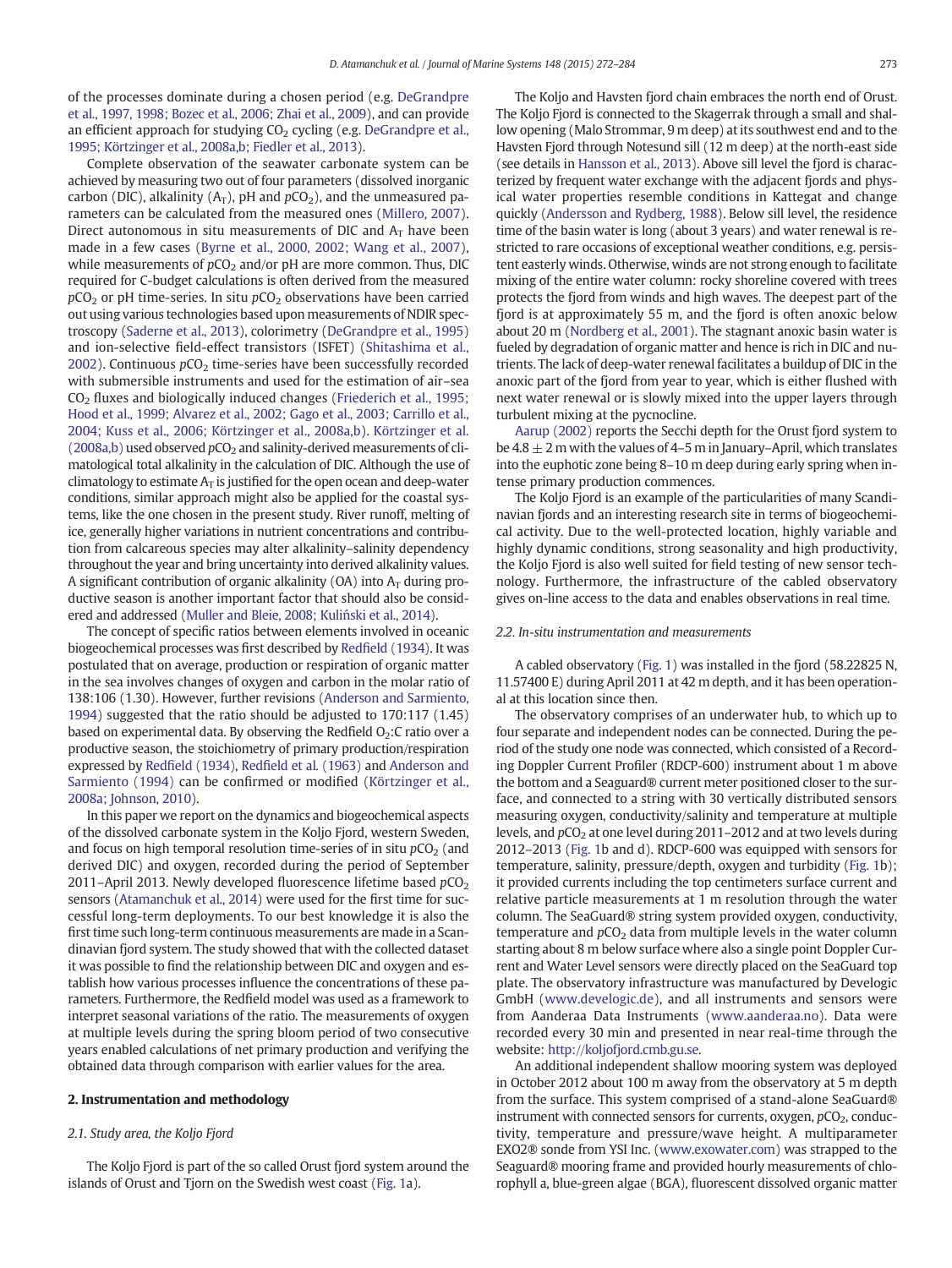<span id="page-2-0"></span>

Fig. 1. The Koljo Fjord cabled observatory. (a): Position of the Koljo Fjord in the Orust fjord system (courtesy of D. Hansson). (b): Design and dimensions of the measuring node of the Koljo Fjord cabled observatory used in this study, which consisted of a RDCP and a Seaguard current meter connected to a sensor string (c): View of the shallow mooring installation consisting of the Seaguard® and the EXO2® sonde. (d): View of sensor string pods each of which positioned at a certain level in the water column. Shown installed in the pods are sensors for oxygen and conductivity (left), oxygen and  $pCO<sub>2</sub>$  (right), while the center pod is empty.

(fDOM), pH/ORP (oxidation/reduction potential), oxygen, temperature and conductivity (Fig. 1c). For antifouling the latter instrument was equipped with a wiper.

The time-series described in this work covered a seven-month period from September 2011 to April 2012, and a six-month period from October 2012 to April 2013. For the first time period, one  $pCO<sub>2</sub>$  optode was placed at 12.6 m depth on the observatory string. During the second period, two  $pCO<sub>2</sub>$  optodes were operational and located at 9.6 m depth on the observatory string and at 5 m on the shallow mooring system [\(Fig. 2\)](#page-3-0). There was no specific reasoning of changing the depth from year to year and the sensors were placed where there were free connections on the sensor string. The technical specifications as well as the strengths and limitations of the  $pCO<sub>2</sub>$  optodes used in this study were described in detail in [Atamanchuk et al. \(2014\).](#page-11-0) Precision of the sensors varied between 2–10 μatm and the absolute accuracy was set through collecting reference water samples that were later analyzed in the laboratory.

Oxygen/temperature measurements were made using optodes (e.g. [Tengberg et al., 2006](#page-12-0)), models 4835 and 4330 (Aanderaa Data Instruments AS, Norway). Oxygen sensors were mounted either on the string as demonstrated in Fig. 1d or connected to the SeaGuard® top plates (Fig. 1c). In total, oxygen measurements from seven depths were used in the study: 4, 12.8 and 15.8 m in 2012, and 5 (shallow mooring), 8.1, 9.8 and 15.6 m in 2013. Time-series recorded at 5, 9.8 and 12.8 m were combined with  $pCO<sub>2</sub>/DIC$ , salinity and temperature at the same depths for the analysis and calculations of co-variance. Oxygen optodes were stable throughout the measurement periods of this study with a field precision of about 0.2 μM and an absolute accuracy of about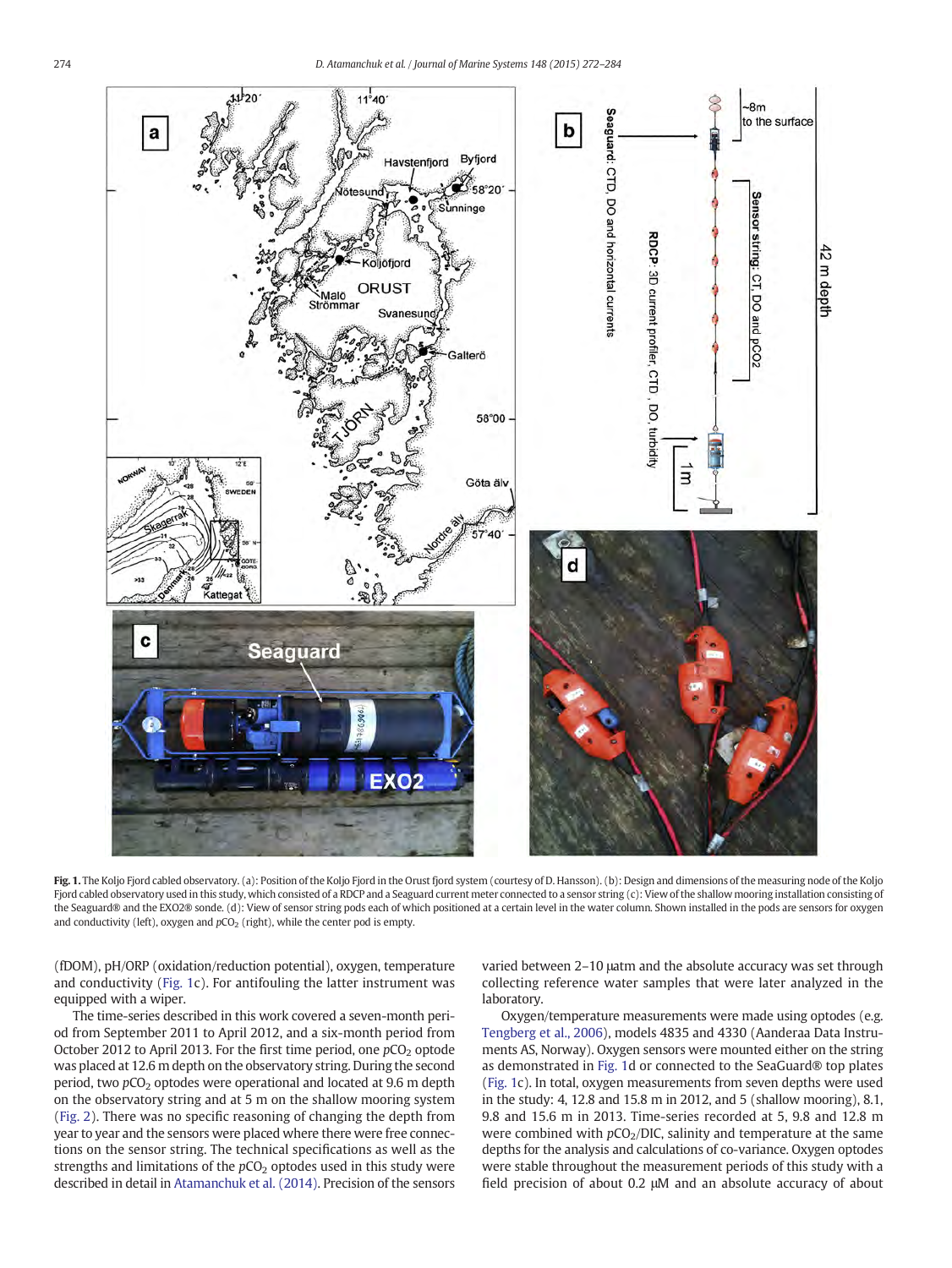<span id="page-3-0"></span>

Fig. 2. Salinity contour plot with indication of the depths of recorded pCO<sub>2</sub> time-series in 2011-2013. Dots represent discrete salinity measurements from monthly monitoring program run by SMHI in the Koljo Fjord.

 $\pm$  2%, which was verified by monthly reference water sampling ([Fig. 3](#page-4-0)) and calibration of the sensors in the air. Conductivity/salinity/temperature sensors (model 4319, Aanderaa Data Instruments AS, Norway) were also stable with absolute accuracies of  $\pm$  0.05 mS/cm in conductivity, and  $\pm$  0.05 in salinity. Temperature was measured with an absolute accuracy of  $+0.05$  °C.

Quality control of  $pCO<sub>2</sub>$  sensor data is further discussed in below. Notes on the performance of other sensors at the observatory can be found in [Friedrich et al. \(2014\).](#page-11-0)

#### 2.3. Ancillary data

Ancillary data required for this study, i.e. wind speed and direction, and ambient light information (PAR), was obtained from a nearby meteorological station at the Sven Lovén Centre for Marine Sciences, University of Gothenburg (<http://www.weather.loven.gu.se/data.shtml>).

Water samples for referencing and quality control were collected as well as CTD measurements by SBE 911plus model with Rosette sampler from Sea-Bird Electronics, Inc., [http://www.seabird.com/Index.htm.](http://www.seabird.com/Index.htm) Sampling was carried out during observatory servicing expeditions using the University of Gothenburg ship R/V Skagerak during December 2011, April 2012, October 2012 and April 2013. Additional reference data for oxygen, salinity and temperature were obtained from the monthly monitoring program that has been operated for many years at this location by the Swedish Meteorological and Hydrological Institute ([http://produkter.smhi.se/pshark/datamap\\_bohuskusten.php?](http://produkter.smhi.se/pshark/datamap_bohuskusten.php?language=s) [language=s\)](http://produkter.smhi.se/pshark/datamap_bohuskusten.php?language=s).

High-resolution CTD data were used for validation of interpolated salinity data. Because conductivity sensors could not be placed simultaneously at the same water depth as the  $pCO<sub>2</sub>$  and oxygen sensors on the string (see [Fig. 1](#page-2-0)c), the salinity at 12.6 m and 9.6 m was estimated by interpolation of salinity sensor data above and below the  $pCO<sub>2</sub>/O<sub>2</sub>$ temperature sensors. On the shallow mooring, salinity was measured directly at the same depth as the other sensors.

Reference  $pCO<sub>2</sub>$  data were used for initial offset adjustment of the sensor readings and for drift validation at the end of the deployments. For the details of adjustment procedure see [Atamanchuk et al. \(2014\).](#page-11-0) The reference data were calculated from DIC and  $A_T$  measurements of water samples. The CO2SYS software was used to compute  $pCO<sub>2</sub>$  from the raw data ([Lewis and Wallace, 1998](#page-11-0)). In the calculations we used a set of dissociation constants from [Mehrbach et al. \(1973\)](#page-11-0) refitted by [Dickson and Millero \(1987\)](#page-11-0) as suggested by [Lee et al. \(2000\)](#page-11-0).  $A_T$  was measured by potentiometric titration of the bottled samples according to [Haraldsson et al. \(1997\)](#page-11-0). The titration system gave a precision in order of  $\pm 2$  µmol/kg SW. No correction for potential contribution of

OA was made. Determination of DIC was performed by acidification of the samples and stripping with  $N_2$  gas, and analyzing the resulting  $CO<sub>2</sub>$  gas with a LiCOR instrument, model Li-6262, LI-COR Inc. (Govet [and Snover, 1993; O'Sullivan and Millero, 1998\)](#page-11-0). The precision of the DIC measurements was  $\pm$  2–3 µmol/kg SW. An absolute accuracy of the DIC and  $A_T$  of  $\pm$  2–3 µmol/kg SW for both parameters was obtained by regular calibrations against Certified Reference Material (CRM) supplied by A. Dickson Laboratory, Scripps Institution of Oceanography, USA. Calculation errors in  $pCO<sub>2</sub>$  were derived from the errors in DIC and  $A_T$  measurements.

# 2.4. Salinity-derived alkalinity and DIC

By determining water sample salinity and establishing a relation between salinity and measured alkalinity ([Lee et al., 2006\)](#page-11-0), we could use salinity time-series as a proxy for alkalinity in e.g. DIC calculations. Errors in  $A<sub>Tsal</sub>$  were estimated as standard deviation (STDEV) of the measured values vs. predicted by the regression model. Model 1 type regression model was created using  $A_T$  and salinity data and lsqfit.m MATLAB function taken from [http://www.mbari.org/staff/etp3/regress.](http://www.mbari.org/staff/etp3/regress.htm) [htm](http://www.mbari.org/staff/etp3/regress.htm).

It was previously shown (e.g. in [Muller and Bleie, 2008; Kuli](#page-11-0)ński [et al., 2014\)](#page-11-0) that  $A_T$  could be overestimated by up to 3.5% when using a classical potentiometric technique for sample analysis due to contribution from OA. Thus, summer values were excluded since they could influence the relationship due to higher contribution of organic alkalinity (OA) in estimations of  $A_T$  during highly productive summer season. Taken into account were  $A_T$ -salinity data pairs obtained during the same period that the time-series were recorded, i.e. autumn–winter– spring ([Fig. 4\)](#page-5-0). Spring values were also potentially biased due to bloom production. The errors associated with overestimation of  $A_T$ due to unaccounted contribution of OA are also given and discussed below.

The  $A_T$ -salinity relationships were derived from about 85 water column  $A_T$  and salinity samples/measurements gathered during expeditions in 2011–2013 from the oxygenated part of the fjord (i.e. above pycnocline). Since no previous carbonate system surveys have been made in this region, we relied exclusively on these relationships.

DIC time-series were calculated using salinity-derived alkalinity  $(A<sub>Tsal</sub>)$  and  $pCO<sub>2</sub>$  or pH time-series measured with sensors ([Fig. 5](#page-6-0)). Errors (STDEV) associated with this proxy approach to  $A_{Tsal}$  as well as measurement errors in  $pCO<sub>2</sub>/pH$  and uncertainty in solubility and dissociation constants  $K_0$ ,  $K_1$ , and  $K_2$ , were used for assessment of the quality of derived DIC data. Calculation of propagating errors in DIC uses the partial derivatives given in [Dickson and Riley \(1978\)](#page-11-0).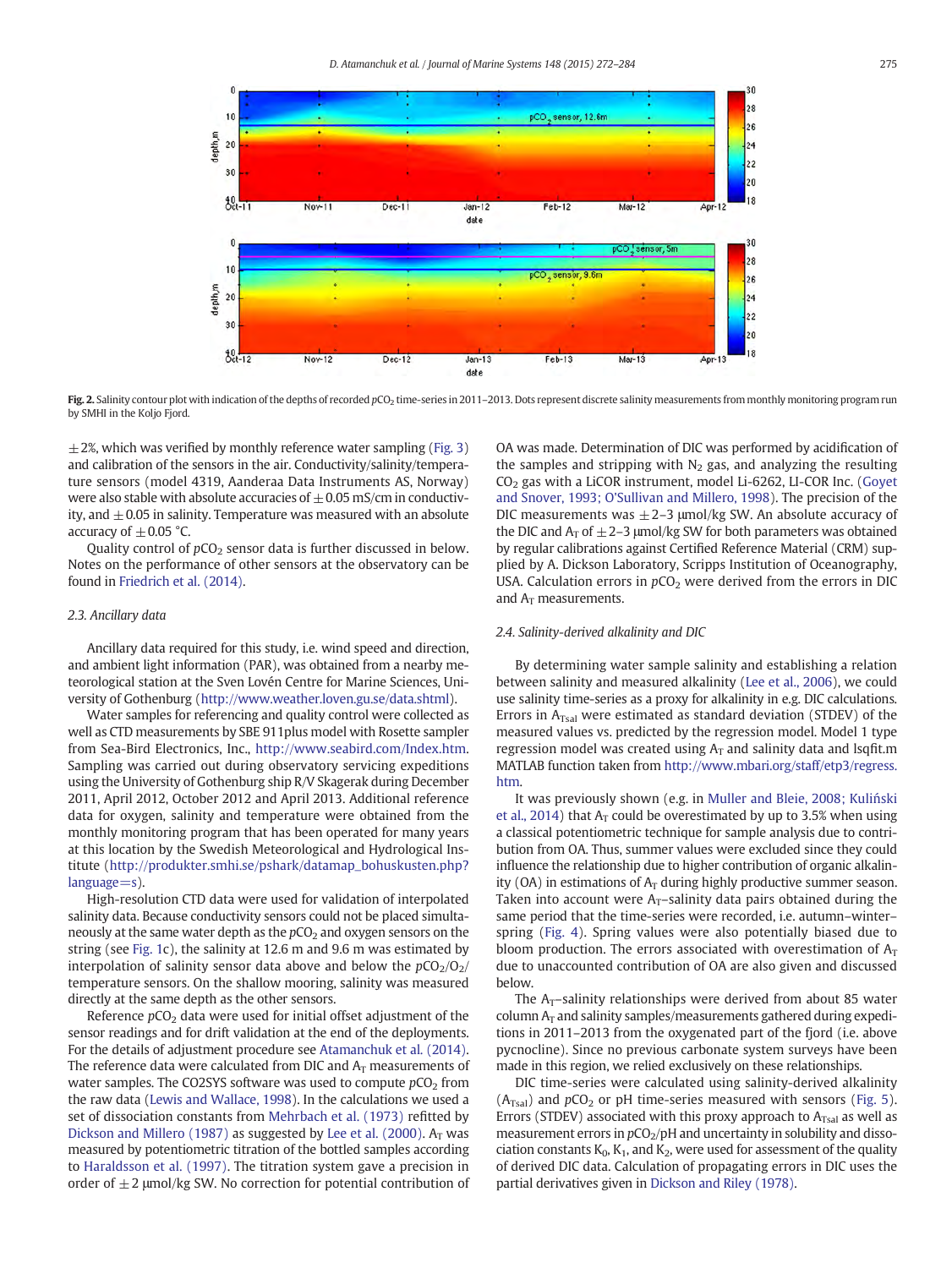<span id="page-4-0"></span>

Fig. 3. Recorded  $pCO<sub>2</sub>$  pH and oxygen time-series (upper panel), and measured/calculated temperature and salinity time-series (lower panel) for the following periods and depths: (a) October 2011–April 2012, 12.6 m; (b) October 2012–April 2013, 9.6 m; (c) October 2012–April 2013, 5 m. Black line represents a 12 hour averaging of the data; solid black crosses indicate reference pCO<sub>2</sub> data analyzed from collected water samples. Monthly reference data from SMHI: yellow and black crosses are for oxygen; yellow and black diamonds are for salinity; and yellow and black triangles are for temperature. SMHI did not sample at 12.6 m - reference values in a) are given for 15 m depth. Dashed line shows approximate atmospheric pCO<sub>2</sub> level. Shaded areas indicate the periods of spring bloom. (For interpretation of the references to color in this figure legend, the reader is referred to the web version of this article.)

# 2.5. Production of organic matter (OM) and Redfield ratio concept

In calculations of  $O_2$ : C concentration ratio during spring periods of intense primary production (spring bloom indicated in Fig. 3), unfiltered  $O<sub>2</sub>$  and DIC pair were plotted in a quantity vs. quantity manner. The slope of linear fits to these data indicated searched proportions [\(Fig. 6\)](#page-7-0). Significance of slopes was assessed by creating a Model II type regression model (lsqcubic.m MATLAB function taken from [http://](http://www.mbari.org/staff/etp3/regress.htm) [www.mbari.org/staff/etp3/regress.htm](http://www.mbari.org/staff/etp3/regress.htm)). This approach helps to assess the model quality by accounting for the errors in X and Y datasets, DIC and  $O<sub>2</sub>$  in our case. Errors in DIC were calculated as described above and errors in  $O<sub>2</sub>$  measurements were taken from the specified precision of the sensors.

We applied the Redfield concept for visualization of  $O<sub>2</sub>$ :DIC ratios throughout the recorded periods by scaling the axes in the proportion 138:106. Low pass Fourier filtering  $(>24$  h) was also performed on the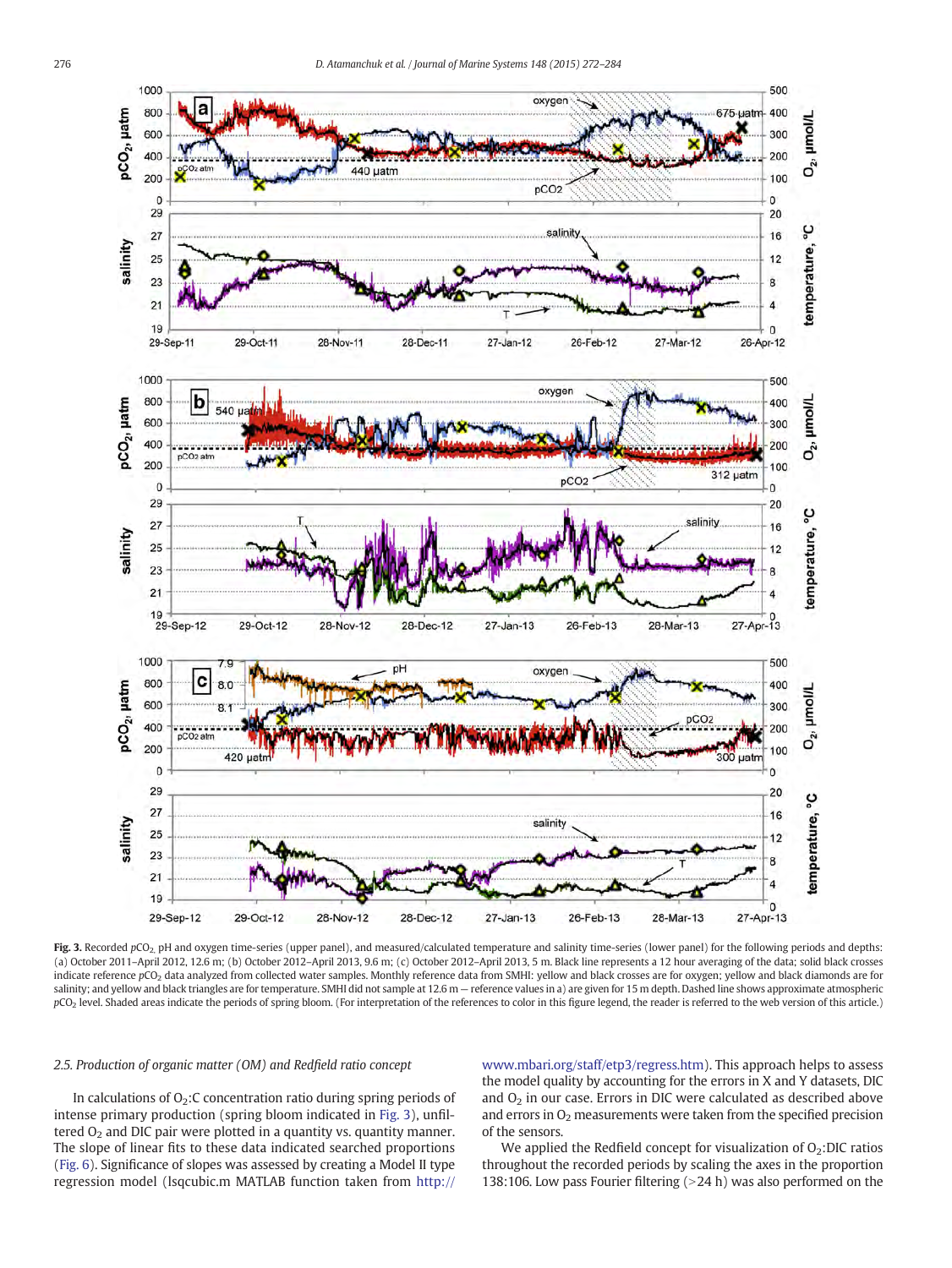<span id="page-5-0"></span>calculated DIC and measured oxygen time-series [\(Fig. 5](#page-6-0)). This was done in order to filter out short time 'noise', which is commonly observed as a result of tidally induced variations. The resulting trends describe the evolution of DIC inventory in relation to corresponding changes in oxygen. The rationale behind using Redfield scaled axis is to visualize the effects of either biological fluxes, mixing, transport of water masses or air-sea exchange on the behavior of  $O<sub>2</sub>$ :DIC pair rather than quantify the changes or assign the changes to a specific forcing.

# 2.6 . Net primary production (NPP) in spring

NPP rates in the Koljo Fjord were calculated from oxygen timeseries recorded by the optodes at the following depths: 4, 12.8 and 15.8 m in 2012, and 5, 8.1, 9.8 and 15.6 m in 2013. The total amount of oxygen produced was calculated as an integrated value in the water column. The following methodology was used: a polynomial fit was applied to the available data points; the resulting fit was extrapolated to the intercept with the x (oxygen production at 0 m depth) and y (the depth where net oxygen production was zero) axes; the resulting areas were integrated to give net oxygen production rates during the spring bloom period in both years. Integrated values were converted to NPP in terms of carbon using the ratio  $O_2$ : $C = 138:106$ . The beginning of the spring bloom period was identified from the clear increase of oxygen concentration at 4 m in 2012 and 5 m in 2013. The increase in chlorophyll a concentration at 5 m served as an additional criterion in 2013. Flattening of the oxygen time-series at the depths of 4 m and 5 m in 2012 and 2013, respectively, indicated the end of the spring bloom [\(Fig. 7\)](#page-8-0).

# 3. Results

# 3.1. Data overview

Raw and low pass filtered ( $>12$  hour period) pCO<sub>2</sub>, oxygen, salinity and temperature time-series, along with the reference data, are shown in [Fig. 3.](#page-4-0) The first (2011–2012) seven-month time-series [\(Fig. 3](#page-4-0)a) was measured with sensors placed at 12.6 m depth on the sensor string. The second (2012–2013) six-month time-series was recorded by sensors located at 9.6 m [\(Fig. 3](#page-4-0)b) on the string, and the third at 5 m on the shallow mooring system [\(Fig. 3](#page-4-0)c). The measurements at 12.6 m during the 2011–2012 observational period and at 9.6 m during 2012–2013 period laid within similar salinity layer according to [Fig. 2,](#page-3-0) and could be compared with respect to inter-annual variability in the intermediate water layer [\(Hansson et al., 2013\)](#page-11-0). The measurements at 5 m showed characteristics of the surface mixed layer. The data is summarized in Table 1.

The pH sensor at 5 m depth on the EXO2® sonde recorded variations between 7.88–8.23 during its operational period in October–December 2012 [\(Fig. 3c](#page-4-0)).

#### Table 1

Variations of observed and interpolated (\*) parameters throughout the observational periods. Oxygen concentrations marked († ) were measured ca 20 cm below the indicated depth.

| Parameter\period | 2011-2012            | 2012-2013               |               |
|------------------|----------------------|-------------------------|---------------|
|                  | 12.6 m               | 9.6 <sub>m</sub>        | 5 m           |
| $pCO2$ , µatm    | 303-937              | 214-933                 | $95 - 558$    |
| $O2$ , $\mu$ M   | $78 - 425^{\dagger}$ | $86 - 467$ <sup>†</sup> | 157-467       |
| Salinity         | $20.6 - 25.1*$       | $19.2 - 28.7*$          | $19.1 - 24.3$ |
| Temperature, °C  | $2.5 - 14.6$         | $1.1 - 13.0$            | $0.5 - 11.6$  |

#### 3.2. Salinity-derived alkalinity

The  $A_T$ –salinity relationship in the Koljo Fjord varied between the 2011–2012 and 2012–2013 observational periods (Fig. 4).

The A<sub>Tsal</sub> estimated from the A<sub>T</sub>-salinity relationship could be described by the following equations:

$$
A_{Tsal} = 43.68 \times S + 895.7
$$

for the period of September 2011–April 2012 and for the salinity (S) range of 20–26,  $R^2 = 0.9709$ , STDEV = 20.78 µmol A<sub>T</sub>/kg SW, and

$$
A_{Tsal} = 58.78 \times S + 589.4
$$

for the period of October 2012–April 2013 and for the salinity range of 19–27,  $R^2 = 0.9679$ , STDEV = 35.27 µmol A<sub>T</sub>/kg SW.

# 3.3. Primary production in spring

Spring bloom occurred between February 22nd and March 19th in 2012, and between February 27th and March 11th in 2013. The RDCP backscatter values increased significantly during these periods indicating the duration of the spring bloom [\(Fig. 7](#page-8-0)a and b). The relative concentration of phytoplankton/particulate organic matter first increased in the photic zone, i.e. 8–10 m according to [Aarup \(2002\),](#page-11-0) and then gradually in the deeper layers as the particulate matter sank as indicated by arrows in [Fig. 7a](#page-8-0) and b. A fraction of particles seemed to be trapped at the halocline (at about 20 m depth) and did not immediately reach the anoxic zone below. The RDCP backscatter correlated with other parameters like increasing oxygen and decreasing DIC levels ([Fig. 7c](#page-8-0)–e) and direct measurements of chlorophyll a in 2013 ([Fig. 7](#page-8-0)f). At the time of the spring bloom the chlorophyll a concentration at 5 m depth peaked at 70 μg/L and then gradually decreased to levels of 2 μg/L.

#### 3.4. Oxygen and DIC

We observed a negative co-variance between the changes of DIC and oxygen concentrations during each of the two recorded periods [\(Fig. 5](#page-6-0)). At the time when the pH sensor was working, DIC was derived both



Fig. 4. Established alkalinity–salinity relationship for the water column of the Koljo Fjord. Filled circles ( $\bullet$ ) represent relationship for the period October 2011–April 2012 and open squares (□) describe the period between October 2012-April 2013. Alkalinity as a function of salinity could be described by the equations indicated in the plot for both datasets.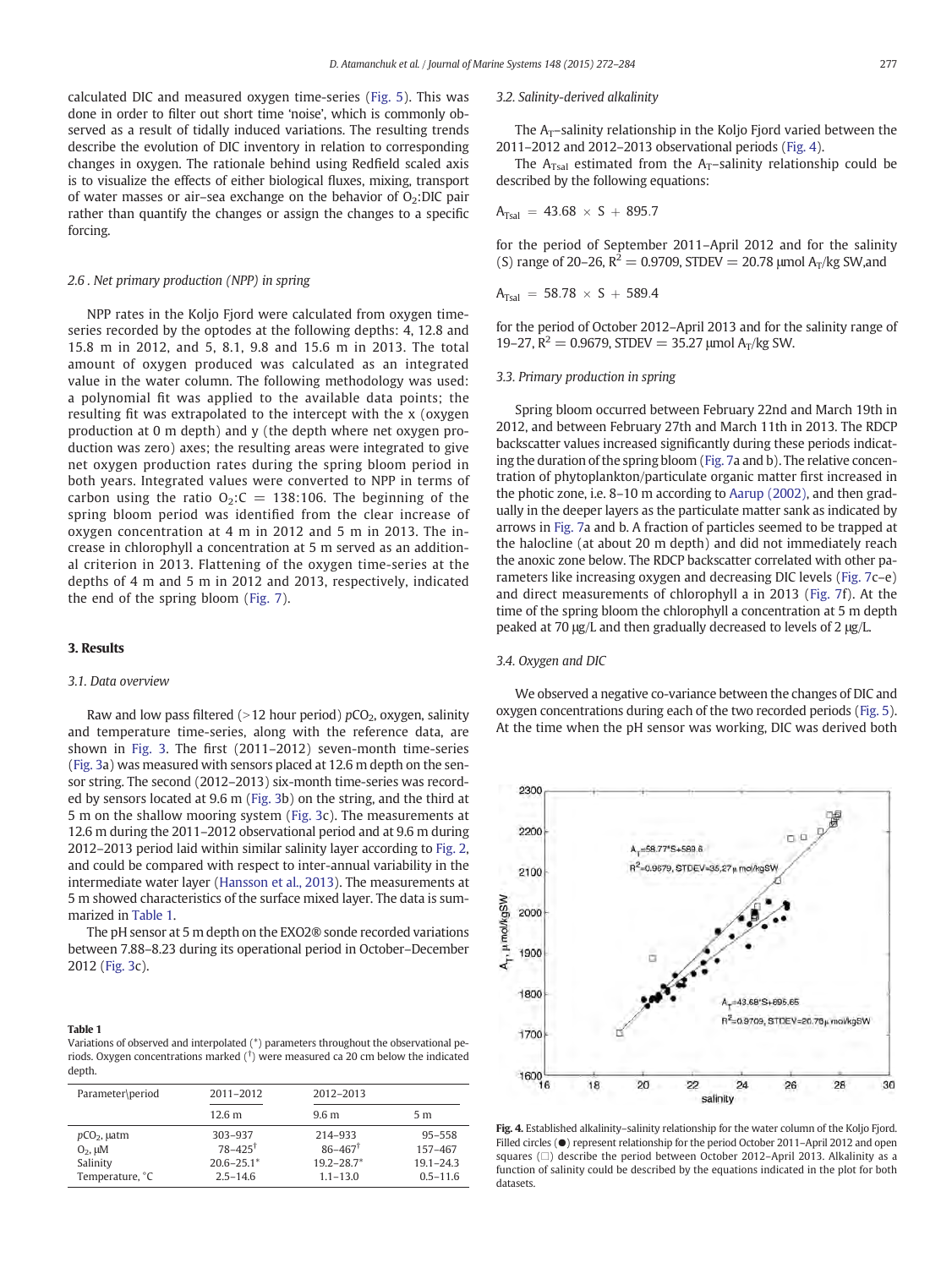<span id="page-6-0"></span>

Fig. 5. Coupling between low-pass filtered (>24 hour period) DIC and oxygen time-series data at (a) 12.6 m (2011-2012), (b) 9.6 m (2012-2013) and (c) 5 m (2012-2013). Note: The left and right vertical axes are inverted relative to each other and scaled such that O<sub>2</sub> and DIC data showing variations following the Redfield ratio would be parallel curves. Panel (c) shows an agreement between DIC values calculated from A<sub>Tsal</sub> and pH (green) and A<sub>Tsal</sub> and pCO<sub>2</sub> (red). (For interpretation of the references to color in this figure legend, the reader is referred to the web version of this article.)

from the combination of  $A_{Tsal}/pH$  and from  $A_{Tsal}/pCO_2$  (Fig. 5c). Calculation error in DIC based on the measurement error in  $A_{Tsal}$ , pH and  $pCO<sub>2</sub>$ varied between  $17-40$  µmol/kg. Low-pass (>24 hour period) filtering emphasized long-term trends and the difference in system dynamics at different depths. In the intermediate mixed layer (5–15 m), DIC varied between 1740–1915 μmol/kg in 2011–2012 (Fig. 5a), while in 2012– 2013 the oscillations were more intense and spanned between 1650– 2120 μmol/kg (Fig. 5b). The surface water was generally lower in DIC than at intermediate depth, and covered the range of 1590– 1935 μmol/kg at 5 m depth.

The ratio of absolute change in concentration between  $O<sub>2</sub>$  and DIC  $(\Delta O_2/\Delta DIC)$  during the spring bloom was calculated from slopes [\(Fig. 6](#page-7-0)). The molar ratios and the corresponding errors were  $-1.21 \pm 1.21$ 0.02,  $-1.51 \pm 0.02$  and  $-1.95 \pm 0.05$  for the 5, 12.6 and 9.6 m depth. Two distinctive regions for the data at 9.6 m depth were observed. The region covering the lowest oxygen concentrations more closely followed Redfield stoichiometry ( $-1.07 \pm 0.04$ ), while the other region showed a higher accumulation of oxygen than expected ( $-13.34 \pm 1$ 1.08). A similar, but inverse pattern was seen at 12.6 m: the higher oxygen concentration region showed closer to known stoichiometry  $(-1.38 \pm 0.02)$ , while the other section of the time-series showed the ratio  $-7.43 \pm 0.40$ .

# 3.5. Net primary production

NPP rates calculated from oxygen production were estimated to be 1.79 g C m<sup>-2</sup> and 2.10 g C m<sup>-2</sup> during the spring bloom in 2012 and 2013, respectively. Integrated PAR data indicated 25% higher light intensity per productive day in 2013 compared to the previous year.

# 4. Discussion

# 4.1.  $pCO<sub>2</sub>$  sensor performance

This work provides the first successful continuous combined longterm datasets of  $pCO<sub>2</sub>$  (DIC) and multilevel  $O<sub>2</sub>$  acquired in Scandinavian fjords.  $pCO<sub>2</sub>$  was measured with the newly-developed optodes. The accuracy of these sensors was set by in situ adjustment from analyzing water samples taken at the time of deployment. Adjustment method, which utilizes a pre-deployment calibration and a reference point, allows for compensating for the conditioning-related drift of the sensors [\(Atamanchuk et al., 2014\)](#page-11-0). Especially at intermediate depths the environment is dynamic with rapid changes in all the measured parameters. It can consequently be challenging to collect representative water samples. The offset between 5 and 75 μatm after 6 and 7 months of deployment shown by the sensors at 9.6 and 12.6 m depths respectively, was attributed partly to the sensor drift and partly to the uncertainty (error) in sampling and/or calculating  $pCO<sub>2</sub>$  from the water samples. Errors in the calculation of  $pCO<sub>2</sub>$  from sampled DIC and  $A<sub>T</sub>$  had given an uncertainty in  $\pm$  16–35 µatm, which is a large fraction of the measured offset. The reference samples for comparison were taken at the end of spring bloom [\(Fig. 3,](#page-4-0) black crosses on  $pCO<sub>2</sub>$  time-series). Thus, unaccounted contribution of OA to  $A_T$  would result in overestimation of  $A_T$ which might cause an additional significant bias in  $pCO<sub>2</sub>$  calculations. The results from potentiometric titrations and comparison to the calculated values – a method to quantify OA – indicated an additional 12–18  $\mu$ mol/kg SW term to A<sub>T</sub> at the end of spring bloom [\(Muller and](#page-11-0) [Bleie, 2008\)](#page-11-0). These numbers were discovered for the surface waters of the Norwegian fjord surface waters, however the resemblance of DIC and  $A_T$  changes during the bloom allowed us to assume close or similar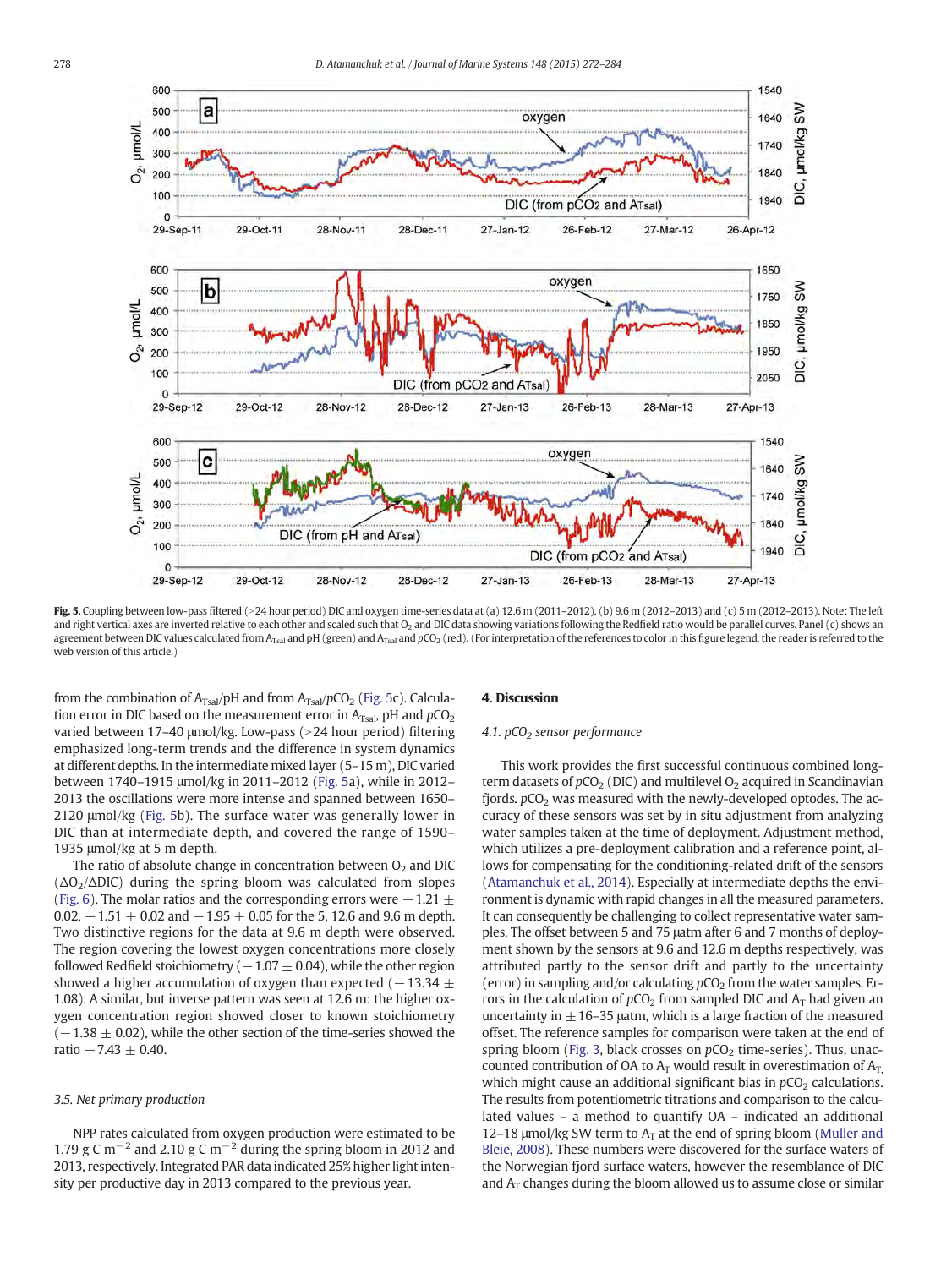<span id="page-7-0"></span>values for the Koljo Fjord. The uncertainty associated with OA in the calculated  $pCO<sub>2</sub>$  would have been  $\pm$  24–75 µatm.

No post-deployment examination of the sensors was made, which makes speculations on the actual drift of the sensor unsubstantiated. The authors used secondary arbitrary criteria like the dynamic range and co-variance with the trustworthy oxygen data from the optodes to conclude that the recorded  $pCO<sub>2</sub>$  data were of good quality. For the merit of this study it should be mentioned that all acknowledged errors in the measurements were included in the calculations. For instance, the field precision varied between the  $pCO<sub>2</sub>$  sensors from 2  $\mu$ atm to 10  $\mu$ atm, and the variation was related to differences in electronics and sensing foils of the optodes.

# 4.2. Carbonate system and oxygen dynamics

Assessment of the dynamics of the carbonate system in the water column and calculations of  $O<sub>2</sub>$ : C ratios for the spring bloom were made through deriving DIC from  $pCO<sub>2</sub>$  time-series ([Fig. 5\)](#page-6-0). The errors in DIC propagated from a) uncertainty of  $A_T$  estimation using salinity as a proxy, b) precision of  $pCO<sub>2</sub>$  measurements, and c) uncertainty in equilibrium constants within the carbonate system. The assessment of the dynamics in this study however relied on the relative change of DIC as opposed to the corresponding change in  $O<sub>2</sub>$ . In this context, the calculation errors played a minor role, as they would reflect an error in the absolute DIC value.

Besides calculating DIC data from the  $pCO<sub>2</sub>$  sensors and alkalinity, pH data were recorded for a three month period at the shallow mooring in 2012, which allowed comparison of the DIC results obtained with two independent methods  $pCO<sub>2</sub>/A<sub>Tsal</sub>$  and  $pH/A<sub>Tsal</sub>$ . The disagreement between these two independent methods was  $13.2 \pm 20.1$  µmol/kg and both time-series tracked each other well [\(Fig. 5c](#page-6-0)) confirming, and verifying the observed dynamics.

The highest values of DIC corresponded to the periods after remineralization of residual particulate organic matter (POM) from the "active season" which occurred in autumn and just before the spring bloom started, when winter storms had induced mixing from deeper suboxic/anoxic carbon rich layers. Winter periods are usually stormy in this area, which also create conditions [\(Hansson et al., 2013](#page-11-0)) when DIC rich water from the adjacent fjords can enter the Koljo Fjord basin by spilling over the sill.

The lowest oxygen levels occurred in autumn, when the temperature in deeper layers was relatively elevated and most of the organic matter had been oxidized as reflected by low acoustic backscatter signals measured by the RDCP (data not shown). The highest levels of oxygen occurred during the spring blooms. Periods of intensified primary production were identified from the data [\(Fig. 3](#page-4-0)) and would typically lead to 115–120% oversaturation in the upper layers.

The magnitude of variations of DIC and  $O<sub>2</sub>$  in the intermediate depth layer was significantly higher during the 2012–2013 period than the previous year ([Fig. 5\)](#page-6-0), which was reflected also in the salinity and temperature profiles ([Fig. 3](#page-4-0)). With a few exceptions of intensified air–sea exchange, the consistent negative coupling between oxygen and DIC [\(Fig. 5](#page-6-0)a, b) indicated that water masses were entrained at this depth. In the scenario when the upper water column (down to  $15 \text{ m}$ ) was well mixed the oxygen levels would stay close to saturation and would not show such dramatic variability.

During 2012–2013 surface waters were well mixed.  $pCO<sub>2</sub>$  and  $O<sub>2</sub>$ values were closer to 100% saturation with atmospheric values ([Fig. 3c](#page-4-0)), and DIC was generally lower [\(Fig. 5](#page-6-0)c).

Oversaturated levels of oxygen (up to 160% saturation), lower and decreasing DIC values, high chlorophyll a concentrations and a high RDCP signal strength suggest that the spring bloom lasted for 25 days in 2012 and 13 days in 2013, and started in mid-February in 2012 and late-February in 2013. The corresponding starting dates reported from satellite images for the open Skagerrak, outside the fjord, was at the latest on February 28 in 2012 and on March 13 in 2013 [\(www.smhi.se](http://www.smhi.se)).



Fig. 6. Correlations between concentrations of DIC and oxygen during primary production in spring (February–March) of 2012 and 2013. For the data at 9.6 m and 12.6 m depth, two different regions showing distinct  $O<sub>2</sub>$ :DIC variations were identified: linear fits to each region are shown as dashed lines. Values for ΔO<sub>2</sub>: ΔDIC ratios are indicated.

A later start of the spring bloom in the open Skagerrak than in adjacent protected fjords is common (B. Karlson (SHMI), pers. comm.). Clear diurnal cycles of primary production/degradation coupled to sunlight were observed from oxygen and  $pCO<sub>2</sub>$  data at 5 m depth during spring 2013 (data not shown). The RDCP signal strength data indicated the production of algae in the upper layers during the spring blooms, and a subsequent sinking of particulate matter (most likely POM) down from the photic zone ([Fig. 7](#page-8-0)a and b).

# 4.3. Redfield stoichiometry

Biological activity (primary production, respiration) should lead to uptake/release of DIC and production/consumption of oxygen in the Koljo Fjord, which should be reflected in simultaneous and proportional changes in the concentrations of these solutes. Specifically, DIC and oxygen time-series plotted on separate axes that are relatively inverted and scaled using the stoichiometry 1:1.3, should result in parallel curves for the two variables if the assumption expressed by Redfield stands [\(Fig. 5](#page-6-0)). In practice this approach points at whether biological processes dominate over other processes, rather than confirm/deny 'Redfieldish' behavior. To assess the stoichiometry, a property–property plot of DIC vs. oxygen is useful. In [Fig. 5](#page-6-0)a the parallel  $O<sub>2</sub>$  and DIC curves indicate that the spring bloom (biological component) dominated in February– March. A rapid increase in  $O<sub>2</sub>$  followed by a slower equilibration of the carbonate system during a stormy period at the end of November and through December point at the onset of an air–sea exchange event. Later there was a sign of DIC rich water input (turbulent mixing, water advection) in January and before the spring bloom in February. Higher variability in 2012–2013 made the analysis of processes more challenging ([Fig. 5](#page-6-0)b). While there was a strong signal of biological production in spring, during winter we observed a general enrichment of the water masses in DIC on the background (see 4.5 Water transport and air-sea exchange). Note that sharp and high amplitude spikes in DIC and O2 through December–beginning of January are less pronounced at 5 m [\(Fig. 5c](#page-6-0)) indicating their probable origination from the mixing in at the pycnocline from the deep anoxic basin.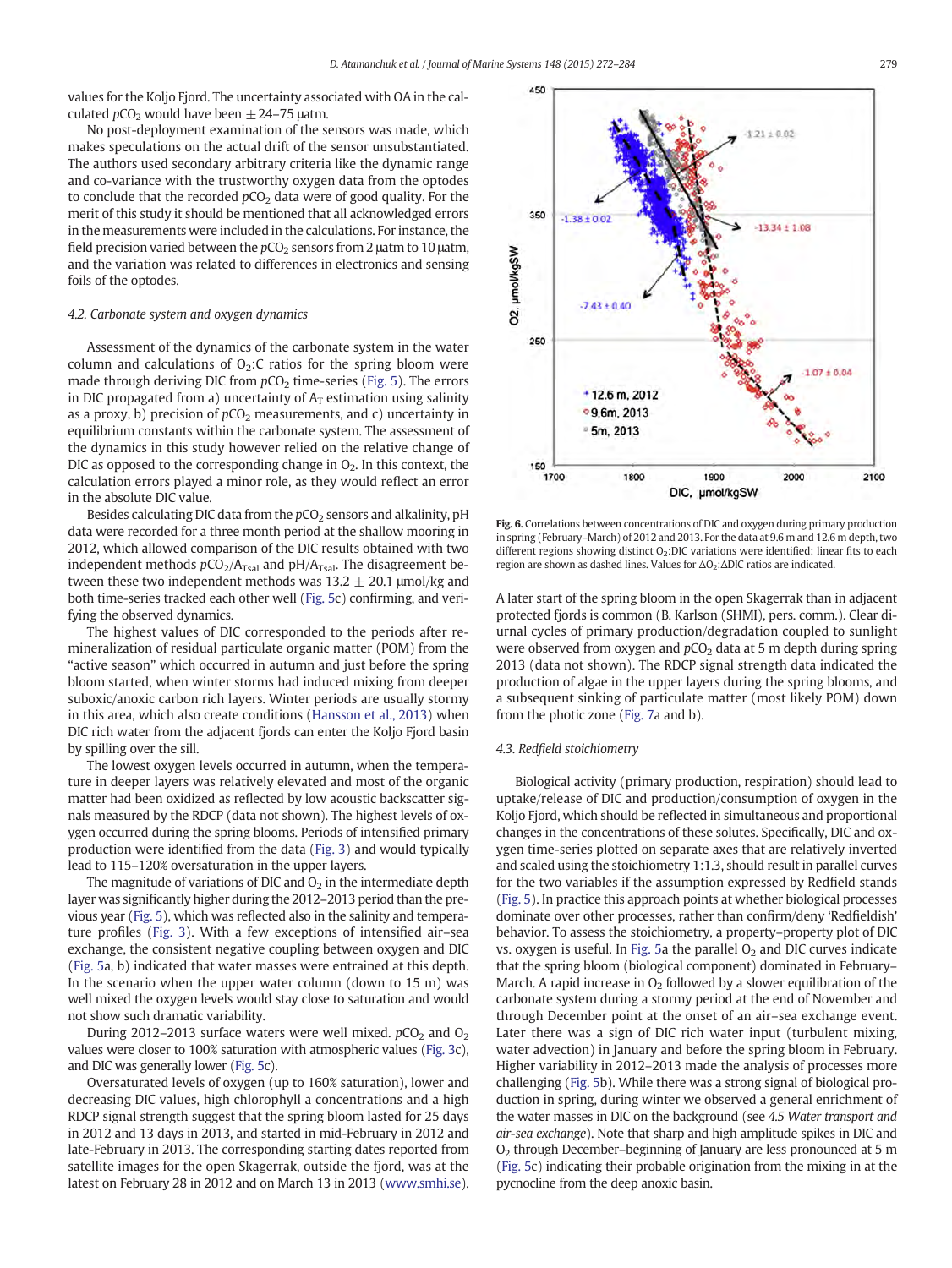<span id="page-8-0"></span>The beginning of primary production in the fjord was associated with increased light availability and production was observed at depths in the suggested photic zone, e.g. down to 8–10 m, but not at 15.6 m in the spring of 2013. However, a clear indication of biological activity in spring 2012 at 12.6 m and very weak biological signal from the optode at 15.8 m implied deeper photic zone (ca 13–15 m) than the suggested in [Aarup \(2002\)](#page-11-0) using Secchi depth measurements.

Relative amount of particles and chlorophyll a concentration served as additional criteria to select the periods of primary production for each year (Fig. 7). A higher, with respect to the known  $-1.30$  (Redfield) and −1.45 (Anderson), ratio calculated from the 9.6 m time-series in 2012, i.e.  $-1.95 \pm 0.05$ , indicated an additional source of oxygen at this depth apart from primary production. This, we believe, could be a turbulent diffusive transport from the upper layers, where higher light availability, rapid onset of the bloom and lack of ventilation may have facilitated oversaturation of the water with respect to oxygen. The bloom at 9.6 m commenced in  $-1.07 \pm 0.04$  proportions and the arrival of oxygen was seen some time in the middle of the bloom resulting into accumulation of oxygen with respect to the consumption rates of DIC. At that time more productive surface layer became oversaturated and outsourced  $O<sub>2</sub>$  to the deeper layers. Since we excluded air–sea gas exchange by our assumptions, an underestimation of  $O_2$ :DIC production/consumption ratios in the fjord is expected, especially with respect to the surface layers.



**Fig.7.** Primary production in the Koljo Fjord as recorded by the sensors. PAR data (in µmol (photons) m-2 s-1) above the plots represents light availability throughout the productive period. (a-b): Acoustic reflection data, also called backscatter or signal strength, from RDCP. Black/red is stronger signal from more particles and yellow/green/blue is weaker signal. The plot shows an on-set of the spring bloom of algae and how it spreads in the water column (white arrows) can be followed. (c-e): Primary production as reflected in the oxygen and DIC time-series at different depths. Note: DIC values are presented on a reverse scale with a Redfield relation  $(0<sub>2</sub>:C = 138:106)$  between the oxygen and the DIC axes. (f): Chlorophyll a at 5 m (>12 hour period filtered data). (For interpretation of the references to color in this figure legend, the reader is referred to the web version of this article).

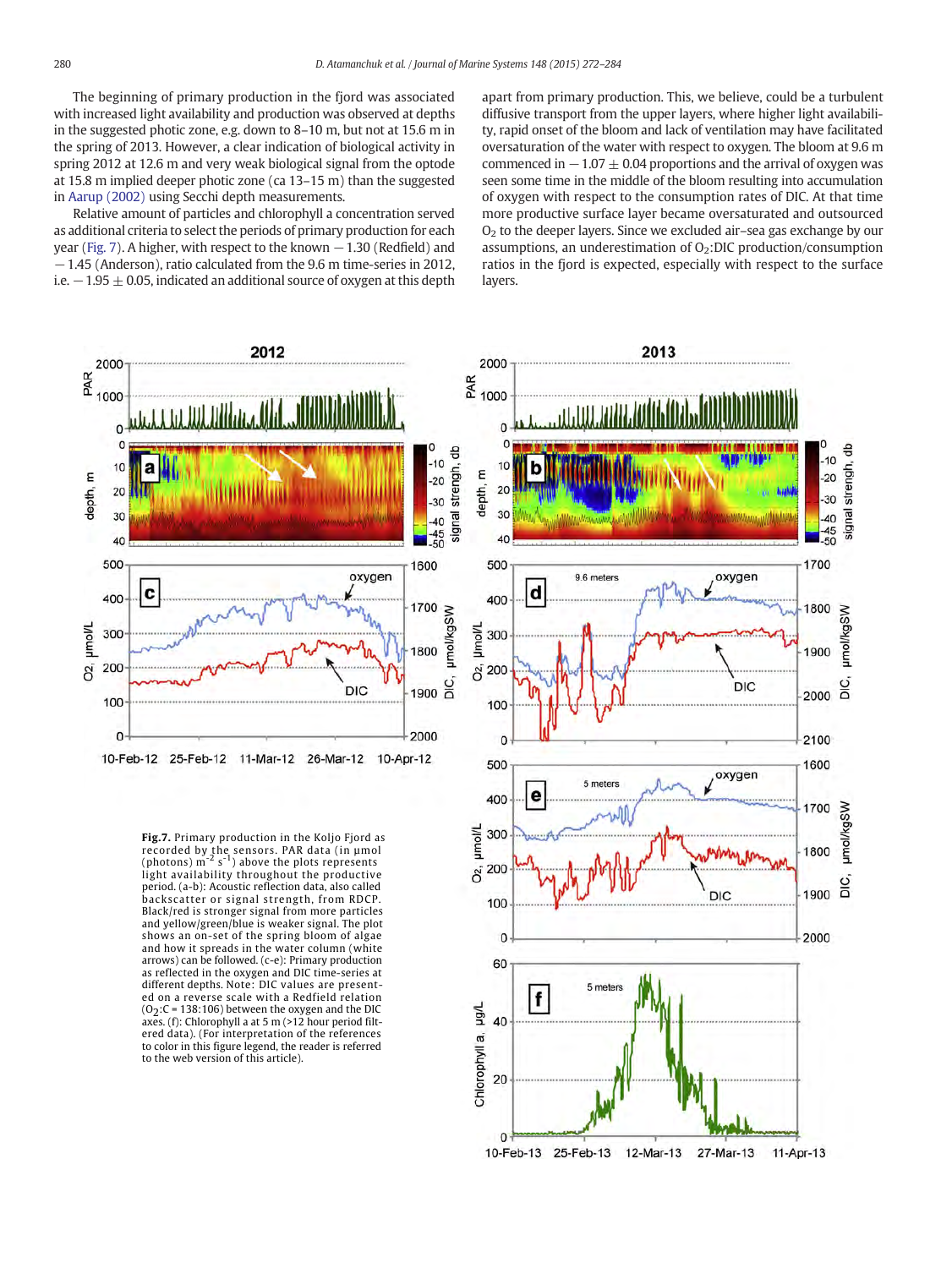The analysis of DIC vs.  $O<sub>2</sub>$  plot at 12.6 m in 2012 revealed that the primary production commenced on a background of raising DIC, which originated from winter mixing seen as series of spikes in [Fig. 5a](#page-6-0). Hence an abnormally high ratio  $-7.43 \pm 0.40$  could be expected. After the biological component became dominant, the ratio balanced around  $-1.38 \pm 0.02$ . Unlike in 2013, we did not observe a distinctive diffusive transport of oxygen from the upper layers.

# 4.4. Net primary production in the Koljo Fjord

The difference in integrated spring bloom NPP rates in 2012 and 2013 (1.78 and 2.10 g C m<sup>-2</sup>) was presumably caused by 25% higher light intensity in 2013 in comparison to 2012 based on PAR data [\(Fig. 7\)](#page-8-0). When normalized to the light intensity value in 2013, and assuming that NPP is proportional to light intensity, the NPP rates during the two spring blooms became more similar (2.23 g C m<sup>-2</sup> in 2012 and 2.10 g C m<sup> $-2$ </sup> in 2013). The calculated NPP rates are similar or at the lower end in comparison to some previously published values for this area. In the present study NPP rates are given for the period of the spring bloom, which covered the end of February–middle of March, while numbers in the literature often represent NPP estimated for each month separately. For the open Kattegat, [Stigebrandt \(1991\)](#page-12-0) modeled NPP rates of 2.5 g C m<sup>-2</sup> month<sup>-1</sup> and 14 g C m<sup>-2</sup> month<sup>-1</sup> in February and March, respectively, based on monthly monitoring data of oxygen. The estimates given in [Lindahl et al. \(2009\)](#page-11-0) for the Gullmar Fjord, an adjacent fjord which to a great extent has conditions similar to those in the Koljo Fjord, are 7.98 g C m<sup>-2</sup> month<sup>-1</sup> in February and 19.41 g C m<sup>-2</sup> month<sup>-1</sup> in March. However, the latter numbers are based on daytime incubation data and light index correction, and they could hence be overestimated due to unaccounted difference in respiration rates during day and night. Daily production rates in the open Kattegat in early March at the same latitude as the Koljo Fjord are 93–199 mg C m<sup>-2</sup> d<sup>-1</sup> according to [Heilmann et al. \(1994\).](#page-11-0) These rates agree well with those calculated in this study (on average 161 mg C m<sup>-2</sup> d<sup>-1</sup> during the spring bloom in 2013). During the 2012 spring bloom the net daily production rate in the Koljo Fjord was lower, on average 71 mg C m $^{-2}$  d $^{-1}$ , but the difference between 2012 and 2013 could be explained by a less intense and longer spring bloom period in 2012.

The difference between the NPP rates measured during the spring bloom period in this study (71–161 mg C m<sup>-2</sup> d<sup>-1</sup>), and those pre-viously estimated for this area (89–451 mg C m<sup>-2</sup> d<sup>-1</sup> [\(Stigebrandt,](#page-12-0) [1991\)](#page-12-0), 93–199 mg C m<sup>-2</sup> d<sup>-1</sup> ([Heilmann et al., 1994\)](#page-11-0) and 285– 625 mg C m<sup>-2</sup> d<sup>-1</sup> ([Lindahl et al., 2009](#page-11-0))) is likely due to differences in methodology used for the calculations in each study, and/or differences temporal in environmental characteristics between the open Kattegat and the enclosed fjords. Each of the procedures utilized in the studies above to estimate NPP has weaknesses and limitations, and includes assumptions. In our study, they are:

- We treated 1  $m<sup>2</sup>$  of the water column as a box and assumed that net primary production in the fjord at a certain depth took place at equal rates over the entire fjord. In this way, the horizontal transport of water masses as a bias to the box model was excluded.
- Turbulent diffusive transport of oxygen out of the photic zone to deeper layers was also neglected. However, this transport contributed to the budget calculations anyway since integration was done over the entire water column above the pycnocline, and hence this should not have caused a large error.

Air–sea exchange calculations were impossible in our study due to lack of oxygen and wind speed data at the very surface of the fjord. However, we assumed that air–sea exchange, which gives underestimated NPP values if not being considered, was to some extent counteracted by decreased primary production rates due to exposure to intense UV-light near the surface. Furthermore, air–sea exchange

during the spring bloom periods in 2012 and 2013 was limited due to the weak wind and low wave activity as discussed above.

# 4.5. Water transport and air–sea exchange

Wind forcing is responsible for 40% of the supplied energy for deep-water mixing in the Koljo Fjord [\(Hansson et al., 2013](#page-11-0)). The deep-water mixing is mainly due to internal waves, which are created by barotropic tides across the sill, and cause weakening of stratification throughout the water column ([Hansson et al., 2013\)](#page-11-0). Hence wind induced mixing in autumn/winter dominates over other drivers, when biological signals are weak. In addition, air–sea exchange is highly dependent on the wind speed ([Wanninkhof, 1992;](#page-12-0) [Wesslander et al., 2011](#page-12-0)). Coupling between wind and the dynamics of the entire water column was in this study observed as high amplitude oscillations of the measured parameters during the 2012–2013 winter season, when wind speeds were higher in comparison to the previous winter season.

Active exchange of water masses with the adjacent Havsten Fjord and Kattegat usually occurs above sill level. Inflowing dense water is entrained in the intermediate layer of the Koljo Fjord due to steep density gradients and does not reach the deep basin. Unless favorable winds dominate, and lead to turbulent mixing due to internal waves at the pycnocline, the stratification in the fjord remains established and only diffusive processes take place.

Disproportional changes in  $O<sub>2</sub>$ :DIC as illustrated in [Fig. 5](#page-6-0) were observed mainly during winter periods when physical forcing was dominating. Vertical water mixing was always resulting in higher DIC variations than what is expected from Redfield proportions. Accumulation of DIC took place until the primary production period began and decreased the DIC levels. Horizontal transport of water masses altered the concentration levels, but this process sustained a stable  $O_2$ :DIC ratio. This was highly applicable for the intermediate layer [\(Fig. 5a](#page-6-0), b), where the time-series in general tracked each other (horizontal transport), but showed a few occasions of distinctive mismatch and changed O2:DIC ratios (vertical mixing).

The fjord is well protected from all directions by narrow and shallow straights and by tree-covered islands. Consequently no ocean waves can reach this area and wind driven waves are small. Apart from occasional waves caused by passing ships/boats, the wave height and tide sensor on the Seaguard® registered several periods with duration up to one week of elevated wind-related wave activity. During these periods, typical wave heights reached only 10–20 cm. On two distinct occasions strong winds and wave action led to the onset of air–sea exchange [\(Fig. 8\)](#page-10-0).

The combination of wind, wave height and acoustic current measurements spanning the entire water column served to single out these periods. Over a five day period in November–December 2011 oxygen concentrations at 12.6 m depth were ramped up from about 150 to 300 μmol/L, corresponding to an increase from about 45% to 80% air saturation ([Fig. 5](#page-6-0)a). This period corresponded to a winter storm that induced air–sea gas exchange and vertical mixing [\(Fig. 8](#page-10-0)). After the storm oxygen was stabilized over a 1-day period. Slower response of the carbonate system to the air–sea exchange was anticipated, and the measured time lag was approximately 14 days. This number is in-between lag estimates for the Baltic Sea of 3.2 days [\(Wesslander](#page-12-0) [et al., 2011](#page-12-0)) and 20 days for typical ocean conditions [\(Emerson and](#page-11-0) [Hedges, 2008](#page-11-0)).

Another distinctive wind induced air–sea exchange took place just after the peak of the spring bloom in 2013. It primarily affected the surface layer, and resulted in a lowering of the  $O<sub>2</sub>$  supersaturated water to 100% saturation and a slight uptake of  $CO<sub>2</sub>$  from the atmosphere [\(Fig. 5](#page-6-0)c). This gas ventilation event was not as rapid and intense as during winter 2011, but nevertheless it also affected  $O<sub>2</sub>$  concentrations measured at the 9.8 m level ([Fig. 5b](#page-6-0)) indicating a diffusive link between the two depths.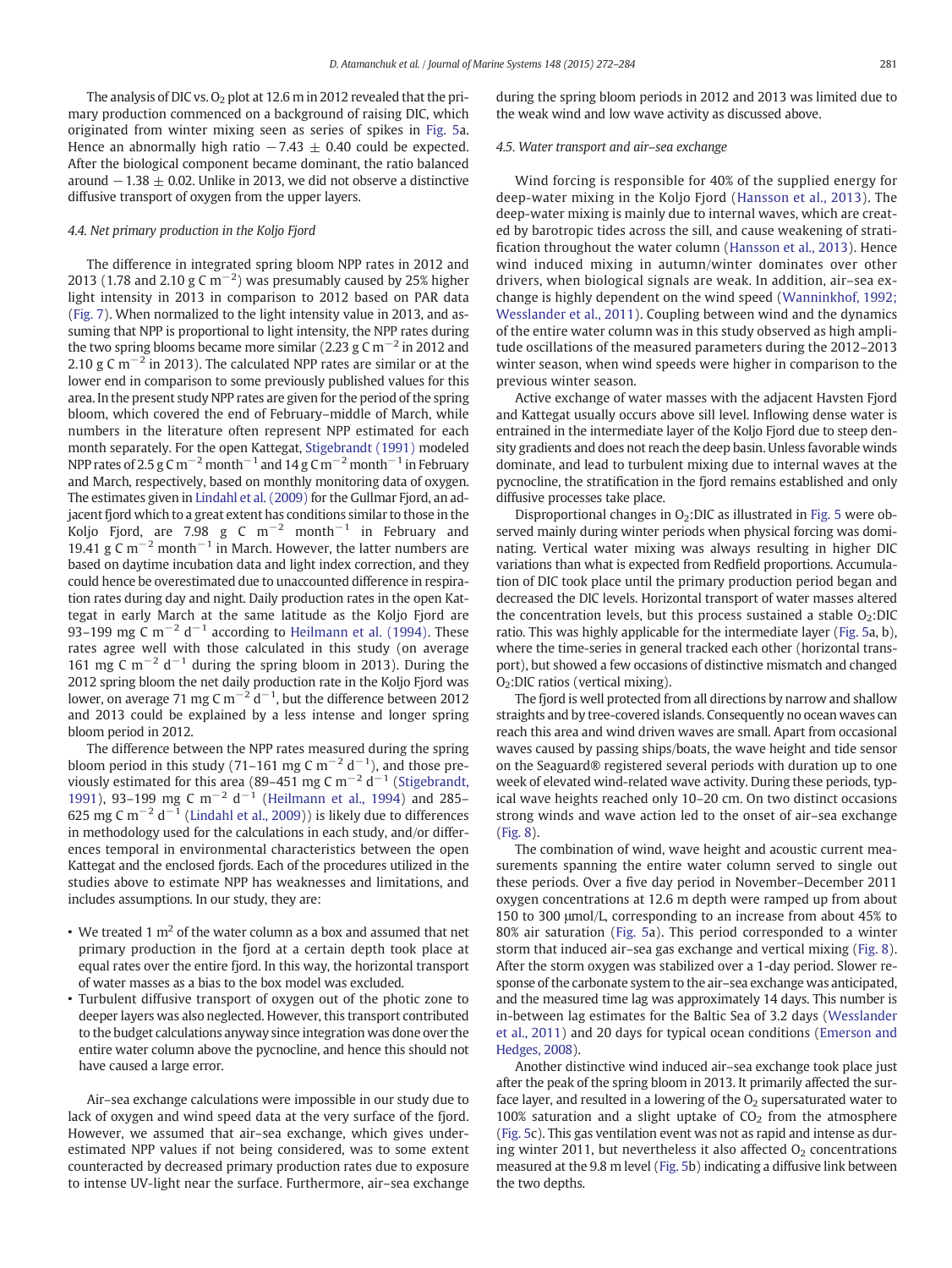<span id="page-10-0"></span>

**Fig. 8.** Air-sea exchange as recorded by the obser-vatory sensors. (a-b): Absolute wind speed above the fjord (scale  $0-20$  m/s) on the top, and RDCP absolute current speed profile in the water column. (c-e): Air-sea exchange as reflected in the change of concentration of oxygen and DIC at 12.6 (c), 5 (d) and 9.6 (e) m depth. Note that DIC values are presented on a reverse scale, and that the wind induced exchange had opposite effects on the oxygen and carbonate system in November 2011 compared to March 2013. (f): Significant wave height data. A sustained period of wave activity indicates favorable conditions for air-sea exchange.



2013

#### 5 . Conclusions

We have used a cabled observatory and a stand-alone mooring to study the carbonate system in the upper part of the water column above the pycnocline in the Koljo Fjord, western Sweden, from September or October to April during two consecutive years. The combination of high frequency measurements of  $pCO<sub>2</sub>$ , pH,  $O<sub>2</sub>$ , salinity, temperature, chlorophyll a, wave and acoustic particle measurements at multiple levels offered possibilities for deeper understanding and monitoring of physical, chemical and biological processes in the fjord, which would not have been possible by occasional sampling from a ship. This study has also demonstrated the advantages of using an observatory equipped with multiple sensors in doing continuous detailed studies of the marine carbonate system.

In this study  $pCO<sub>2</sub>$  was measured with a new type of compact optical sensor ([Atamanchuk et al., 2014\)](#page-11-0) that worked well, giving sufficient resolution and no significant drift, throughout these measurement periods.  $pCO<sub>2</sub>$  concentrations varied between approximately 210 and 940  $\mu$ atm. During the same periods  $O<sub>2</sub>$  varied from about 80 to 470  $\mu$ mol/L.

Biological processes were mainly responsible for slower and gradual changes of  $O_2$  and  $pCO_2$  including organic matter degradation in autumn, and primary production in early spring. During winter a deepening of the mixed layer was observed, which resulted in gradual enrichment of the water column above the pycnocline with DIC. A vivid illustration of the timing of processes was achieved by plotting variations in  $O<sub>2</sub>$  and DIC on Redfield scaled plots.

Water column integrated NPP rates calculated from oxygen production rates at different depths during the spring blooms were 1.79 and 2.10 g C m<sup>-2</sup> in 2012 and 2013, respectively. Difference in light availability, which limits primary production during this time of the year, explains the inter-annual variability. On a daily basis during the spring bloom period, these rates correspond to 71–161 mg C m<sup>-2</sup> d<sup>-1</sup>. These values agree with, or are in the lower end of, previously published daily NPP rates from the open Kattegat and the adjacent Gullmar Fjord (89–625 mg C m<sup>-2</sup> d<sup>-1</sup>), though the span is significant.

Acoustic reflections from the RDCP profiler helped to identify the start and duration of the spring bloom, which was also clearly detected by the  $O_2$ ,  $pCO_2$ , DIC and chlorophyll a measurements. On average production of OM during the bloom occurred in the ratio  $O_2$ :DIC = -1.56. Diffusive transport of oxygen, turbulent mixing and air–sea exchange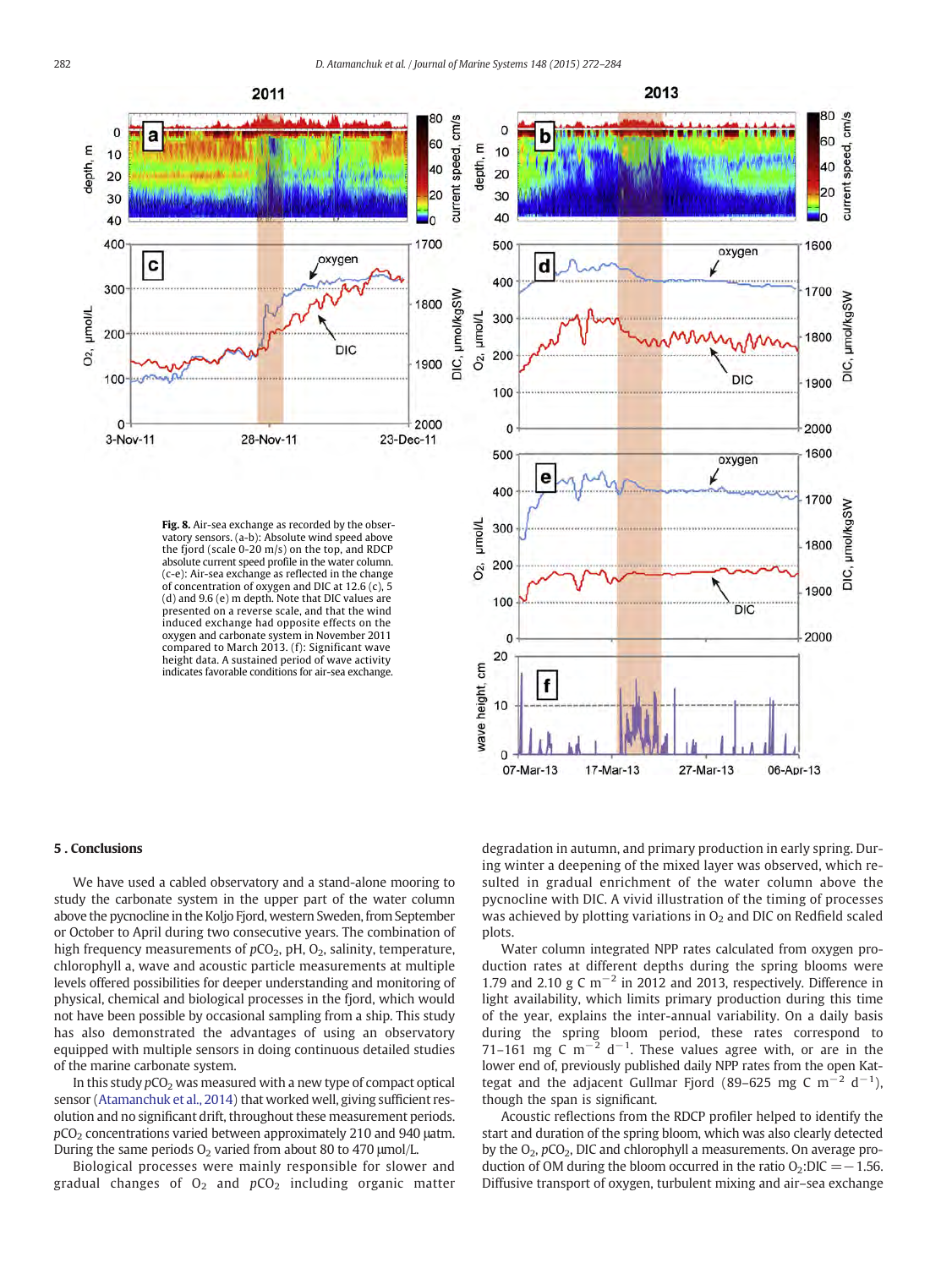<span id="page-11-0"></span>lead to biases in  $O<sub>2</sub>$ : C ratios during primary production and thus nonbiological components have to be carefully investigated and assessed.

As recorded by the sensors placed at different depths in surface and intermediate layers, the Koljo Fjord is dynamic and highly affected by seasonality. Short term variations, on the time scale of hours, were mainly induced by tidal oscillations and/or by periods of strong winds which lead to air–sea exchange in the surface layers and/or to occasional transport of DIC enriched and oxygen depleted water from below the pycnocline and/or from adjacent fjords.

In the future long-term measurements with high temporal resolution at the Koljo Fjord observatory will continue to contribute to the improved understanding of the characteristics of the Orust fjord system and will be used for validation of existing hydrographical models (Hansson et al., 2013; Friedrich et al., 2014). Highly spatially and temporally resolved multiparameter observations in the water column will allow for better understanding and more explicit description of biogeochemical and physical processes in complex systems like this fjord system on the west coast of Sweden.

# Acknowledgments

This work was supported by SENSEnet (International sensor development network) — a Marie Curie Initial Training Network (ITN) funded by the European Commission Seventh Framework Programme under contract number PITN-GA-2009–237868. The installation of the Koljo Fjord cabled observatory was done in collaboration with C. Waldmann at MARUM, Bremen, and funded by the European Commission projects ESONET-NoE (contract number 036851), HYPOX (grant agreement number 226213) and EMSO (grant agreement number 211816). Support was obtained from Aanderaa Data Instruments (Bergen, Norway), YSI (Yellow Springs, USA) provided sensors and instruments, and the Michelsen Centre (Norway) funded the  $pCO<sub>2</sub>$  sensor calibrations and some sensor trials. Constructive comments from two anonymous reviewers helped us improve the manuscript.

### References

- Aarup, T., 2002. [Transparency of the North Sea and Baltic Sea](http://refhub.elsevier.com/S0924-7963(15)00042-1/rf0005) a Secchi depth data min[ing study. Oceanologia 44 \(3\), 323](http://refhub.elsevier.com/S0924-7963(15)00042-1/rf0005)–337.
- Alvarez, M., Rıos, A.F., Roson, G., 2002. [Spatio-temporal variability of air](http://refhub.elsevier.com/S0924-7963(15)00042-1/rf0010)–sea fluxes of carbon dioxide and oxygen in the Bransfi[eld and Gerlache Straits during austral summer](http://refhub.elsevier.com/S0924-7963(15)00042-1/rf0010) 1995–[96. Deep-Sea Res. Part II 49, 643](http://refhub.elsevier.com/S0924-7963(15)00042-1/rf0010)–662.
- Anderson, L.A., Sarmiento, J.L., 1994. Redfi[eld ratios of remineralization determined by](http://refhub.elsevier.com/S0924-7963(15)00042-1/rf0015) [nutrient data analysis. Glob. Biogeochem. Cycles 8, 65](http://refhub.elsevier.com/S0924-7963(15)00042-1/rf0015)–80.
- Andersson, L., Rydberg, L., 1988. [Trends in nutrient and oxygen conditions within the Kat](http://refhub.elsevier.com/S0924-7963(15)00042-1/rf0020)[tegat: effects of local nutrient supply. Estuar. Coast. Shelf Sci. 26, 559](http://refhub.elsevier.com/S0924-7963(15)00042-1/rf0020)–579.
- Atamanchuk, D., Tengberg, A., Thomas, P.J., Hovdenes, J., Apostolidis, A., Huber, C., et al., 2014. [Performance of a lifetime-based optode for measuring partial pressure of car](http://refhub.elsevier.com/S0924-7963(15)00042-1/rf0025)[bon dioxide in natural waters. Limnol. Oceanogr. Methods 12, 63](http://refhub.elsevier.com/S0924-7963(15)00042-1/rf0025)–73.
- Bates, N.R., 2007. Interannual variability of the oceanic  $CO<sub>2</sub>$  [sink in the subtropical gyre of](http://refhub.elsevier.com/S0924-7963(15)00042-1/rf0030) [the North Atlantic Ocean over the last 2 decades. J. Geophys. Res. C Oceans 112 \(9\),](http://refhub.elsevier.com/S0924-7963(15)00042-1/rf0030) [C09013](http://refhub.elsevier.com/S0924-7963(15)00042-1/rf0030).
- Billett, D.S.M., Bett, B.J., Reid, W.D.K., Boorman, B., Priede, I.G., 2010. [Long-term change in](http://refhub.elsevier.com/S0924-7963(15)00042-1/rf0035) the abyssal NE Atlantic: the 'Amperima Event' [revisited. Deep-Sea Res. Part II 57 \(15\),](http://refhub.elsevier.com/S0924-7963(15)00042-1/rf0035) [1406](http://refhub.elsevier.com/S0924-7963(15)00042-1/rf0035)–1417.
- Bozec, Y., Thomas, H., Schiettecatte, L.-S., Borges, A.V., Elkalay, K., de Baar, H.J.W., 2006. [As](http://refhub.elsevier.com/S0924-7963(15)00042-1/rf0040)[sessment of the processes controlling the seasonal variations of dissolved inorganic](http://refhub.elsevier.com/S0924-7963(15)00042-1/rf0040) [carbon in the North Sea. Limnol. Oceanogr. 51, 2746](http://refhub.elsevier.com/S0924-7963(15)00042-1/rf0040)–2762.
- Byrne, R.H., Yao, W., Kaltenbacher, E.A., Waterbury, R.D., 2000. [Construction of a compact](http://refhub.elsevier.com/S0924-7963(15)00042-1/rf0045) spectrofl[uorometer/spectrophotometer system using a](http://refhub.elsevier.com/S0924-7963(15)00042-1/rf0045) flexible liquid core wave[guide. Talanta 50, 1307](http://refhub.elsevier.com/S0924-7963(15)00042-1/rf0045)–1312.
- Byrne, R.H., Liu, X., Kaltenbacher, E.A., Sell, K., 2002. [Spectrophotometric measurement of](http://refhub.elsevier.com/S0924-7963(15)00042-1/rf0050) [total inorganic carbon in aqueous solutions using a liquid core waveguide. Anal.](http://refhub.elsevier.com/S0924-7963(15)00042-1/rf0050) [Chim. Acta 451 \(2\), 221](http://refhub.elsevier.com/S0924-7963(15)00042-1/rf0050)–229.
- Carrillo, C.J., Smith, R.C., Karl, D.M., 2004. [Processes regulating oxygen and carbon dioxide](http://refhub.elsevier.com/S0924-7963(15)00042-1/rf0055) [in surface waters west of the Antarctic Peninsula. Mar. Chem. 84, 61](http://refhub.elsevier.com/S0924-7963(15)00042-1/rf0055)–179.
- DeGrandpre, M.D., Hammar, T.R., Smith, S.P., Sayles, F.L., 1995. [In situ measurements of](http://refhub.elsevier.com/S0924-7963(15)00042-1/rf0070) seawater CO<sub>2</sub>. Limnol. Oceanogr. 40, 969–975.
- DeGrandpre, M.D., Hammar, T.R., Wallace, D.W.R., Wirick, C.D., 1997. [Simultaneous](http://refhub.elsevier.com/S0924-7963(15)00042-1/rf0075) mooring-based measurements of seawater  $CO<sub>2</sub>$  and  $O<sub>2</sub>$  [off Cape Hatteras, North Car](http://refhub.elsevier.com/S0924-7963(15)00042-1/rf0075)[olina. Limnol. Oceanogr. 42, 21](http://refhub.elsevier.com/S0924-7963(15)00042-1/rf0075)–28.
- DeGrandpre, M.D., Hammar, T.R., Wirick, C.D., 1998. Short-term  $pCO<sub>2</sub>$  and  $O<sub>2</sub>$  dynamics in California coastal waters. Deep-Sea Res. Part II 45 (8–9), 1557–1575. http://dx.doi. org[/10.1016/S0967-0645\(98\)80006-4.](http://dx.doi.org/10.1016/S0967-0645(98)80006-4)
- Dickson, A.G., Millero, F.J., 1987. [A comparison of the equilibrium constants for the disso](http://refhub.elsevier.com/S0924-7963(15)00042-1/rf0065)[ciation of carbonic-acid in seawater media. Deep-Sea Res. Part A 34, 1733](http://refhub.elsevier.com/S0924-7963(15)00042-1/rf0065)–1743. Dickson, Riley, 1978. [Mar. Chem. 6, 77](http://refhub.elsevier.com/S0924-7963(15)00042-1/rf0260)–85.
- Dore, J.E., Lukas, R., Sadler, D.W., Church, M.J., Karl, D.M., 2009. [Physical and biogeochem](http://refhub.elsevier.com/S0924-7963(15)00042-1/rf0080)ical modulation of ocean acidifi[cation in the central North Paci](http://refhub.elsevier.com/S0924-7963(15)00042-1/rf0080)fic. Proc. Natl. Acad. Sci. [U. S. A. 106 \(30\), 12235](http://refhub.elsevier.com/S0924-7963(15)00042-1/rf0080)–12240.
- Emerson, S.R., Hedges, J.L., 2008. [Chemical Oceanography and the Marine Carbon Cycle.](http://refhub.elsevier.com/S0924-7963(15)00042-1/rf0085) [Cambridge University Press, New York](http://refhub.elsevier.com/S0924-7963(15)00042-1/rf0085).
- Fiedler, B., Fietzek, P., Vieira, N., Silva, P., Bittig, H.C., Körtzinger, A., 2013. In situ CO<sub>2</sub> and O<sub>2</sub> measurements on a profiling fl[oat. J. Atmos. Ocean. Technol. 30 \(1\),](http://refhub.elsevier.com/S0924-7963(15)00042-1/rf0090) 112–[126.](http://refhub.elsevier.com/S0924-7963(15)00042-1/rf0090)
- Friederich, G.E., Brewer, P.G., Herlien, R., Chavez, F.P., 1995. [Measurement of sea surface](http://refhub.elsevier.com/S0924-7963(15)00042-1/rf0100) partial pressure of CO<sub>2</sub> [from a moored buoy. Deep-Sea Res. 42, 1175](http://refhub.elsevier.com/S0924-7963(15)00042-1/rf0100)-1186.
- Friedrich, J., Janssen, F., Aleynik, D., Bange, H.W., Boltacheva, N., Çağatay, M.N., et al., 2014. [Investigating hypoxia in aquatic environments: diverse approaches to addressing a](http://refhub.elsevier.com/S0924-7963(15)00042-1/rf0095) [complex phenomenon. Biogeosciences 10, 12655](http://refhub.elsevier.com/S0924-7963(15)00042-1/rf0095)–12772.
- Gago, J., Gilcoto, M., Perez, F.F., Rıos, A.F., 2003. Short-term variability of fCO<sub>2</sub> [in seawater](http://refhub.elsevier.com/S0924-7963(15)00042-1/rf0105) and air-sea CO<sub>2</sub> fl[uxes in a coastal upwelling system \(R](http://refhub.elsevier.com/S0924-7963(15)00042-1/rf0105)ia de Vigo, NW Spain). Mar. [Chem. 80, 247](http://refhub.elsevier.com/S0924-7963(15)00042-1/rf0105)–264.
- Goyet, C., Snover, A.K., 1993. [High-accuracy measurements of total dissolved inorganic](http://refhub.elsevier.com/S0924-7963(15)00042-1/rf0110) [carbon in the ocean: comparison of alternate detection methods. Mar. Chem. 44](http://refhub.elsevier.com/S0924-7963(15)00042-1/rf0110) (2–[4\), 235](http://refhub.elsevier.com/S0924-7963(15)00042-1/rf0110)–242.
- Hansson, D., Stigebrandt, A., Liljebladh, B., 2013. [Modeling the Orust fjord system on the](http://refhub.elsevier.com/S0924-7963(15)00042-1/rf0115) [Swedish west coast. J. Mar. Syst. 111](http://refhub.elsevier.com/S0924-7963(15)00042-1/rf0115)–112, 1–10.
- Haraldsson, C., Anderson, L.G., Hassellov, M., Hulth, S., Olsson, K., 1997. [Rapid, high](http://refhub.elsevier.com/S0924-7963(15)00042-1/rf0120)[precision potentiometric titration of alkalinity in ocean and sediment pore waters.](http://refhub.elsevier.com/S0924-7963(15)00042-1/rf0120) [Deep-Sea Res. 44, 2031](http://refhub.elsevier.com/S0924-7963(15)00042-1/rf0120)–2044.
- Hartman, S.E., Larkin, K.E., Lampitt, R.S., Lankhorst, M., Hydes, D.J., 2010. [Seasonal and](http://refhub.elsevier.com/S0924-7963(15)00042-1/rf0125) [inter-annual biogeochemical variations in the Porcupine Abyssal Plain 2003](http://refhub.elsevier.com/S0924-7963(15)00042-1/rf0125)–2005 as[sociated with winter mixing and surface circulation. Deep-Sea Res. Part II 57 \(15\),](http://refhub.elsevier.com/S0924-7963(15)00042-1/rf0125) [1303](http://refhub.elsevier.com/S0924-7963(15)00042-1/rf0125)–1312.
- Hartman, S.E., Lampitt, R.S., Larkin, K.E., Pagnani, M., Campbell, J., Gkritzalis, et al., 2012. The Porcupine Abyssal Plain fi[xed-point sustained observatory \(PAP-SO\): variations](http://refhub.elsevier.com/S0924-7963(15)00042-1/rf0130) and trends from the Northeast Atlantic fi[xed-point time series. ICES J. Mar. Sci. 69](http://refhub.elsevier.com/S0924-7963(15)00042-1/rf0130) [\(5\), 776](http://refhub.elsevier.com/S0924-7963(15)00042-1/rf0130)–783.
- Heilmann, J.P., Richardson, K., Ærtebjerg, G., 1994. [Annual distribution and activity of phy](http://refhub.elsevier.com/S0924-7963(15)00042-1/rf0135)toplankton in the Skagerrak–[Kattegat frontal region. Mar. Ecol. Prog. Ser. 112,](http://refhub.elsevier.com/S0924-7963(15)00042-1/rf0135) [213](http://refhub.elsevier.com/S0924-7963(15)00042-1/rf0135)–223.
- Hood, E.M., Merlivat, L., Johannessen, T., 1999. Variations of fCO<sub>2</sub> and air-sea flux of CO<sub>2</sub> [in](http://refhub.elsevier.com/S0924-7963(15)00042-1/rf0140) [the Greenland Sea gyre using high-frequency time series data from CARIOCA drift](http://refhub.elsevier.com/S0924-7963(15)00042-1/rf0140) [buoys. J. Geophys. Res. 104, 20571](http://refhub.elsevier.com/S0924-7963(15)00042-1/rf0140)–20583.
- Johnson, K.S., 2010. [Simultaneous measurements of nitrate, oxygen and carbon dioxide](http://refhub.elsevier.com/S0924-7963(15)00042-1/rf0150) [on oceanographic moorings: observing the Red](http://refhub.elsevier.com/S0924-7963(15)00042-1/rf0150)field ratio in real-time. Limnol. [Oceanogr. 55, 615](http://refhub.elsevier.com/S0924-7963(15)00042-1/rf0150)–627.
- Johnson, K.S., Needoba, J.A., Riser, S.C., Showers, W.J., 2007. [Chemical sensor networks for](http://refhub.elsevier.com/S0924-7963(15)00042-1/rf0145) [the aquatic environment. Chem. Rev. 107 \(2\), 623](http://refhub.elsevier.com/S0924-7963(15)00042-1/rf0145)–640.
- Johnson, Kenneth S., Coletti, Luke J., Jannasch, Hans W., Sakamoto, Carole M., Swift, Dana, Riser, Stephen C., 2013. [Long-term nitrate measurements in the ocean using the in](http://refhub.elsevier.com/S0924-7963(15)00042-1/rf0155) [situ ultraviolet spectrophotometer: sensor integration into the Apex pro](http://refhub.elsevier.com/S0924-7963(15)00042-1/rf0155)filing float. [J. Atmos. Ocean. Technol. 30, 1854](http://refhub.elsevier.com/S0924-7963(15)00042-1/rf0155)–1866.
- Körtzinger, A., Send, U., Wallace, D.W.R., Karstensen, J., DeGrandpre, M.D., 2008a. Seasonal cycle of  $O_2$  and  $pCO_2$  in the central Labrador Sea: atmospheric, biological, and physical implications. Glob. Biogeochem. Cycles 22, GB1014. http://dx.doi.org[/10.1029/](http://dx.doi.org/10.1029/2007GB003029) [2007GB003029](http://dx.doi.org/10.1029/2007GB003029).
- Körtzinger, A., Send, U., Lampitt, R.S., Hartman, S., Wallace, D.W.R., Karstensen, J., et al., 2008b. The seasonal pCO<sub>2</sub> cycle at  $49°N/16.5°W$  in the northeastern Atlantic Ocean and what it tells us about biological productivity. J. Geophys. Res. 113, C04020. http://dx.doi.org[/10.1029/2007JC004347](http://dx.doi.org/10.1029/2007JC004347).
- Kuliński, K., Schneider, B., Hammer, K., Machulik, U., Schulz-Bull, D., 2014. The infl[uence of](http://refhub.elsevier.com/S0924-7963(15)00042-1/rf0275) dissolved organic matter on the acid–[base system of the Baltic Sea. J. Mar. Syst. 132,](http://refhub.elsevier.com/S0924-7963(15)00042-1/rf0275) [106](http://refhub.elsevier.com/S0924-7963(15)00042-1/rf0275)–115.
- Kuss, J., Roeder, W., Wlost, K.-P., DeGrandpre, M.D., 2006. Time series of surface water CO<sub>2</sub> [and oxygen measurements on a platform in the central Arkona Sea \(Baltic Sea\): sea](http://refhub.elsevier.com/S0924-7963(15)00042-1/rf0160)[sonality of uptake and release. Mar. Chem. 101, 220](http://refhub.elsevier.com/S0924-7963(15)00042-1/rf0160)–232.
- Lee, K., Millero, F.J., Byrne, R.H., Feely, R.A., Wanninkhof, R., 2000. [The recommended dis](http://refhub.elsevier.com/S0924-7963(15)00042-1/rf0165)[sociation constants for carbonic acid in seawater. Geophys. Res. Lett. 27 \(2\), 229](http://refhub.elsevier.com/S0924-7963(15)00042-1/rf0165)–232.
- Lee, K., Tong, L.T., Millero, F.J., Sabine, C.L., Dickson, A.G., Goyet, C., et al., 2006. [Global re](http://refhub.elsevier.com/S0924-7963(15)00042-1/rf0170)[lationships of total alkalinity with salinity and temperature in surface waters of the](http://refhub.elsevier.com/S0924-7963(15)00042-1/rf0170) [world's oceans. Geophys. Res. Lett. 33, L19605.](http://refhub.elsevier.com/S0924-7963(15)00042-1/rf0170)
- Lewis, E., Wallace, D.W.R., 1998. Program Developed for  $CO<sub>2</sub>$  [System Calculations. ORNL/](http://refhub.elsevier.com/S0924-7963(15)00042-1/rf0175) [CDIAC-105. Carbon Dioxide Information Analysis Center, Oak Ridge National Labora](http://refhub.elsevier.com/S0924-7963(15)00042-1/rf0175)[tory, U.S. Department of Energy, Oak Ridge \(TN\)](http://refhub.elsevier.com/S0924-7963(15)00042-1/rf0175).
- Lindahl, O., Andersson, L., Belgrano, A., 2009. [Primary Phytoplankton Productivity in the](http://refhub.elsevier.com/S0924-7963(15)00042-1/rf0180) [Gullmar Fjord, Sweden: an Evaluation of the 1985](http://refhub.elsevier.com/S0924-7963(15)00042-1/rf0180)–2008 Time Series. Swedish Envi[ronmental Protection Agency, Stockholm.](http://refhub.elsevier.com/S0924-7963(15)00042-1/rf0180)
- Mehrbach, C., Culberson, C.H., Hawley, J.E., Pytkowicz, R.M., 1973. [Measurement of the ap](http://refhub.elsevier.com/S0924-7963(15)00042-1/rf0185)[parent dissociation constants of carbonic acid in seawater at atmospheric pressure.](http://refhub.elsevier.com/S0924-7963(15)00042-1/rf0185) [Limnol. Oceanogr. 8, 897](http://refhub.elsevier.com/S0924-7963(15)00042-1/rf0185)–907.
- Millero, F.J., 2007. [The marine inorganic carbon cycle. Chem. Rev. 107 \(2\), 308](http://refhub.elsevier.com/S0924-7963(15)00042-1/rf0190)–341.
- Muller, F.L.L., Bleie, B., 2008. [Estimating the organic acid contribution to coastal seawater](http://refhub.elsevier.com/S0924-7963(15)00042-1/rf0195) [alkalinity by potentiometric titrations in a closed cell. Anal. Chim. Acta. 619, 183](http://refhub.elsevier.com/S0924-7963(15)00042-1/rf0195)–191.
- Nordberg, K., Filipsson, H.L., Gustafsson, M., Harland, R., Roos, P., 2001. Climate, hydrographic variations and marine benthic hypoxia in Koljö fjord, Sweden. J. Sea Res. 46, 187–200. http://dx.doi.org/[10.1016/S1385-1101\(01\)00084-3](http://dx.doi.org/10.1016/S1385-1101(01)00084-3).
- O'Sullivan, D.W., Millero, F.J., 1998. [Continual measurement of the total inorganic carbon](http://refhub.elsevier.com/S0924-7963(15)00042-1/rf0205) [in surface seawater. Mar. Chem. 60 \(1](http://refhub.elsevier.com/S0924-7963(15)00042-1/rf0205)–2), 75–83.